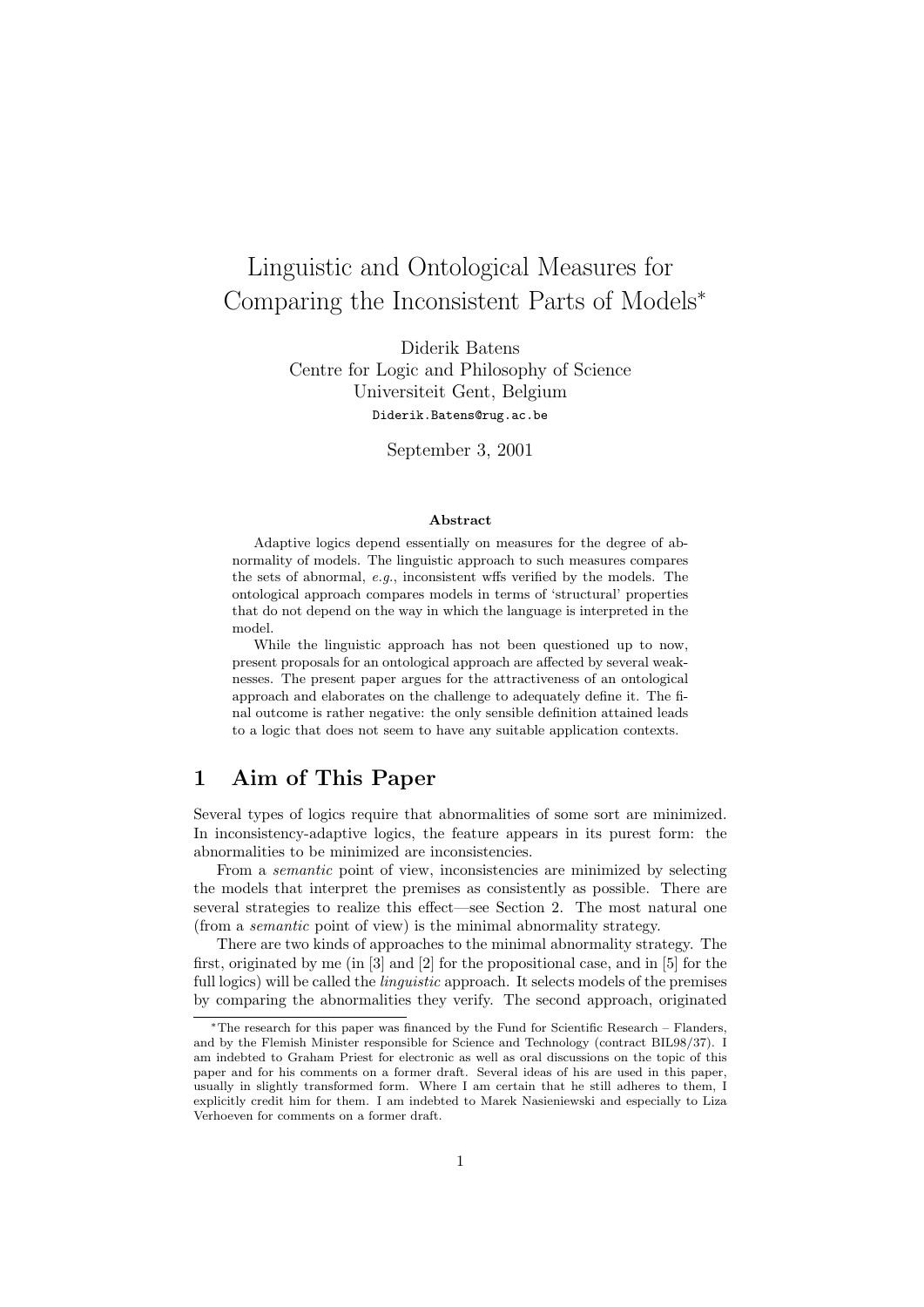by Graham Priest in [25], will be called the ontological approach. It compares models of the premises with respect to 'the inconsistencies of the model', say of its structure (see Section 4). Unlike what is the case for the linguistic definition, present ontological definitions are affected by several problems.

From the fact that I originated the linguistic approach, one should not conclude that I favour it. I consider both approaches as sensible in principle, and think it is essential to elaborate both and to delineate their respective domains of application. Apart from a brief comparison between both approaches, to make the underlying ideas and effects more perspicuous, the present paper mainly aims at defining a sensible ontological definition of minimal abnormality.

The (perhaps provisional) conclusion of the present paper will be that an ontological definition is either not sensible, or lacks appropriate application contexts. Nevertheless, it seems most instructive to clearly state the problem, to offer a scrutinized description of the reasons for the present failure, and to list the problems as well as attempted solutions on our way to the provisional conclusion. All this will certainly be useful to find an adequate ontological definition, if there is one, or to show that the ontological approach is not sensible, if it is not. The insights gained support the latter conclusion.

The interest of the problems discussed in this paper is not restricted to minimally abnormal models. Those problems are related to the nature and scope of semantic systems. The underlying issue is this: is a semantics merely a device to interpret a given language, or is it possible to distinguish between an ontological and a linguistic component of a semantics.

# 2 Adaptive Logics

Inconsistency-adaptive logics—see [9] for a survey—interpret a set of premises 'as consistently as possible', and hence define a consequence set that is (except for a border case) much richer than paraconsistent logics. If the premises are consistent, all now existing inconsistency-adaptive logics<sup>1</sup> deliver the same consequence set as Classical Logic—henceforth CL.

Semantically, they do so by selecting a set of paraconsistent models of the premises (see [2] and [5]). Inconsistency-adaptive logics also have a dynamic proof theory—see [1], [3] (the oldest paper), and [5]—and this is their most striking and innovative feature. As the present paper deals with a problem that exclusively concerns the selection of the models, the proof theory will not be discussed.

The intended domains of application of inconsistency-adaptive logics are, first and foremost, scientific theories and scientific knowledge systems that were intended as consistent but turned out inconsistent. Other applications concern possibly inconsistent databases and possibly inconsistent everyday knowledge. The aim of the logics is not to resolve the inconsistencies. The replacement of inconsistent theories (etc.) by consistent alternatives is not a task for logic alone, but should depend on non-logical preferences (determined by the reliability of data, by methodological considerations, and so on)—see already [28, p. 37]. The adaptive logics considered in the present paper rely solely on logical considerations. They enable one to analyse the theory or database in its present

<sup>&</sup>lt;sup>1</sup>I shall show in Section 6.1 that this fails for the original formulation of  $\mathbf{LP}^m$ . However, Graham Priest changed the system in view of this.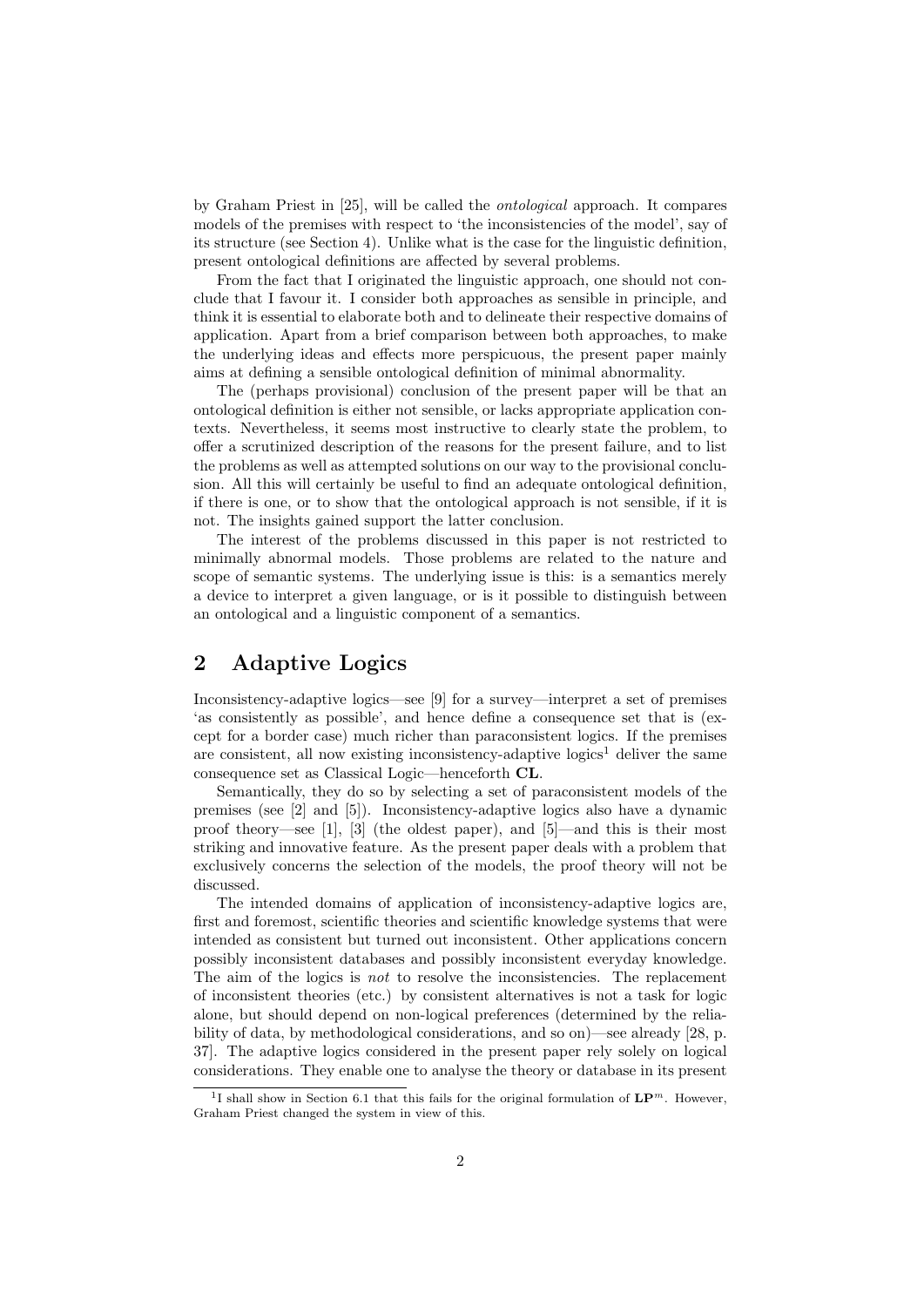state, to act on it (if we must), and to devise experiments and other ways to gain new relevant information.<sup>2</sup>

The strength of inconsistency-adaptive logics is also illustrated by the fact that all flat Rescher–Manor consequence relations (Free, Strong, Argued, C-Based, and Weak consequences—see [16]) were shown (in [11]) to be characterized by an inconsistency-adaptive logic. Similar results are forthcoming about prioritized such consequence relations (as described in [17]). It also was shown (in [4] and [20]) that several popular 'non-monotonic logics' are characterized by an adaptive logic combined with (non-logical) preferences.

Inconsistency-adaptive logics and other *corrective* adaptive logics<sup>3</sup> deliver consequence sets that are subsets of the CL-consequence set if the latter is trivial. Ampliative adaptive logics (compatibility, abduction,  $\dots$ ) deliver consequence sets that are supersets of the CL-consequence set, but still are not trivial (and are determined by some normality suppositions)—see [12] and forthcoming papers. In the present paper, I concentrate on inconsistency-adaptive logics. However, the problem discussed here arises just as well with respect to those other adaptive logics.

The phrase "as consistently as possible" is not unambiguous, and this leads to a multiplicity of inconsistency-adaptive logics. An inconsistency-adaptive logic is characterized by (i) a lower limit logic, (ii) an upper limit logic, and (iii) a strategy—see [9] for further possible variation. The upper limit logic is usually (and in this paper is always) CL. The lower limit logic is some paraconsistent logic. My preferred system for this purpose is  $CLuN$ —see, e.g., [5]—Graham Priest's preferred system is his  $LP$ —see, e.g., [24]—others still prefer other systems (Joke Meheus prefers her  $AN$  from [22]). Let us use  $LLL$  as a variable name for the lower limit logic, and  $AL$  as a variable name for the adaptive logic obtained from LLL by the chosen strategy.

As I remarked before, the strategy determines which **LLL**-models of  $\Gamma$  are **AL-models of Γ.** A peculiarity has to be pointed out from the outset. "M is a **CL-model**" and "M is a **LLL-model**" are meaningful phrases—the **CL-models** of  $\Gamma$  being the **CL**-models that verify  $\Gamma$ , and similarly for the **LLL**-models. But "M is a **AL**-model" is not a meaningful phrase, whereas "M is a **AL**-model of Γ" is. Indeed, the **AL-**models of Γ are the **LLL-models** of Γ that are *selected* by the strategy in view of properties of all LLL-models of Γ.

For inconsistency-adaptive logics, the models are selected on the basis of their 'degree of inconsistency', or their 'inconsistent part'. Let me clarify this by briefly discussing some strategies. For any  $\mathbf{LLL}\text{-model}$  M, we define the abnormal part of M,  $Ab(M)$ —specific definitions are considered below. The minimal abnormality strategy refers, as expected, to minimally abnormal models of Γ, viz. LLL-models  $M$  of Γ for which it holds that

no LLL-model M' of  $\Gamma$  is such that  $Ab(M') \subset Ab(M)$ 

<sup>&</sup>lt;sup>2</sup>So, the aim of adaptive logics is drastically different from the non-monotonic systems discussed, for example, in [21].

<sup>&</sup>lt;sup>3</sup>Other corrective adaptive logics interpret premises as normally as possible with respect to logical abnormalities that are not inconsistencies—for example, gaps with respect to negation (negation-incompleteness), gluts with respect to conjunction  $(A \wedge B$  true while some conjunct is false), etc., including combinations (see, e.g., [6]). Some corrective adaptive logics interpret premises as normally as possible with respect to ambiguities in the non-logical constants (see [29], [30] and [10]).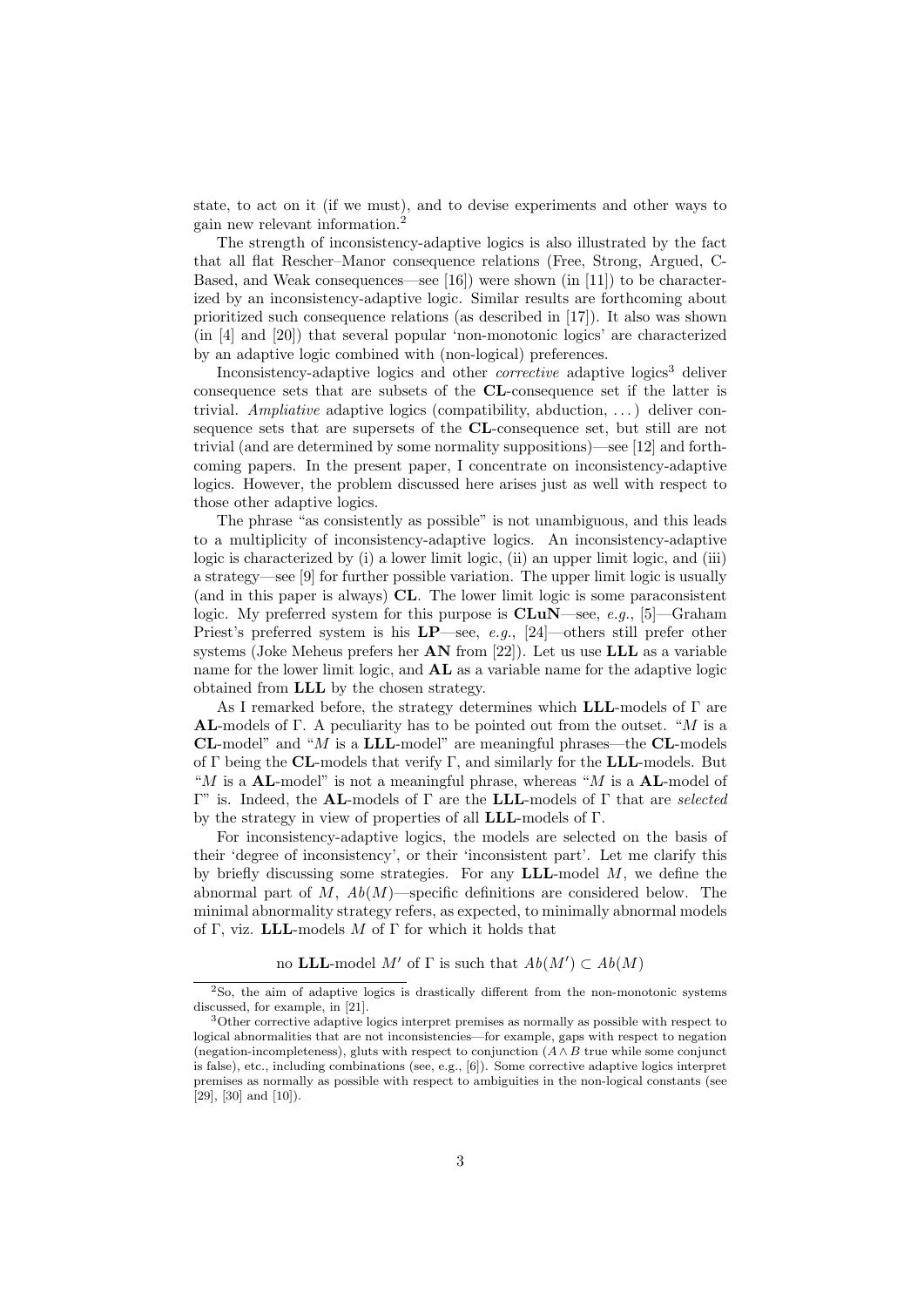Where **AL** is defined from **LLL** by the minimal abnormality strategy,  $\Gamma \models_{\mathbf{AL}} A$ iff A is verified by all minimally abnormal **LLL**-models of  $\Gamma$ .

In other strategies  $Ab(M)$  plays an equally central role. The subsequent paragraphs of the present section illustrate this, and may be skipped (as the rest of the paper concentrates on the minimal abnormality strategy).

The other strategies require some preparatory steps. For example, for the *reliability* strategy we proceed as follows. Let  $\exists A$  abbreviate A preceded by (in some preferred order) an existential quantifier over each variable free in A. Where  $\Delta = \{A_1, \ldots, A_n\}$ , let  $Dab(\Delta)$  and  $Dab\{A_1, \ldots, A_n\}$  abbreviate  $\exists (A_1 \wedge \sim A_1) \vee \ldots \vee \exists (A_n \wedge \sim A_n)$ . We call  $Dab(\Delta)$  a minimal-Dab-consequence of  $\Gamma$  iff  $\Gamma \models_{\textbf{LLL}} Dab(\Delta)$  and, for all  $\Theta \subset \Delta$ ,  $\Gamma \not\models_{\textbf{LLL}} Dab(\Theta)$ .  $U(\Gamma)$ , the set of formulas that are unreliable with respect to  $\Gamma$ , is defined as the set of A such that  $A \in \Delta$  for some minimal Dab-consequence Dab( $\Delta$ ) of Γ. Finally, where AL is defined from LLL by the reliability strategy,  $\Gamma \models_{\bf AL} A$  iff A is verified by all **LLL**-models M of  $\Gamma$  for which  $Ab(M) \subset U(\Gamma)$ .

The simple strategy is only well-defined for some specific lower limit logics, for example  $AN$  from [22]. Where  $AL$  is defined from  $LLL$  by the simple strategy,  $\Gamma \models_{\mathbf{AL}} A$  iff A is verified by all **LLL**-models M of  $\Gamma$  for which  $Ab(M)$  =  ${B | \Gamma \models_{\textbf{LLL}} \exists (B \land \sim B)}.$ 

From now on, I shall only deal with the minimal abnormality strategy.

### 3 The Problem

In [2], which only dealt with the propositional case, the abnormal part of a model was defined by

$$
Ab(M) =_{df} \{A \mid v_M(A \wedge \sim A) = 1\}
$$

In [5], this is generalized to the predicative case:

$$
Ab(M) =_{df} \{A \mid v_M(\exists (A \land \sim A) = 1\}.
$$

This definition is 'linguistic' in that it does not refer to properties of 'the model itself', but only to wffs verified by the model. Models that are elementary equivalent (verify the same wffs) have identical inconsistent parts.

Meanwhile, Graham Priest had generalized the first definition differently to the predicative case (in [25]). He defines the abnormal part of a model in terms of properties of 'the model itself', hence in an 'ontological' way. A simple way to explain the matter is as follows. Let the pseudo-language  $\mathcal{L}^{\uparrow}$  be obtained by replacing the set of constants in  $\mathcal L$  by a set of pseudo-constants, viz. one for each member of  $D-$ I shall use the members of  $D$  as names for themselves. The inconsistent part of  $M$  is then defined by:<sup>4</sup>

$$
Abo(M) =df {A | vM(A \wedge \sim A) = 1; A is a primitive wff of L†}
$$

The important difference with the linguistic definition is that  $A$  is a wff of  $\mathcal{L}^{\uparrow}$ . Unlike  $\mathcal{L}, \mathcal{L}^{\uparrow}$  enables one to fully describe the model. Whence I call the definition ontological.

<sup>&</sup>lt;sup>4</sup>The superscript in  $Ab^o(M)$  refers to "ontological". The reference to *primitive wffs* in the definition depends merely on properties of Priest's lower limit logic. The same restriction is required if the linguistic definition is applied to that or a similar logic—see below.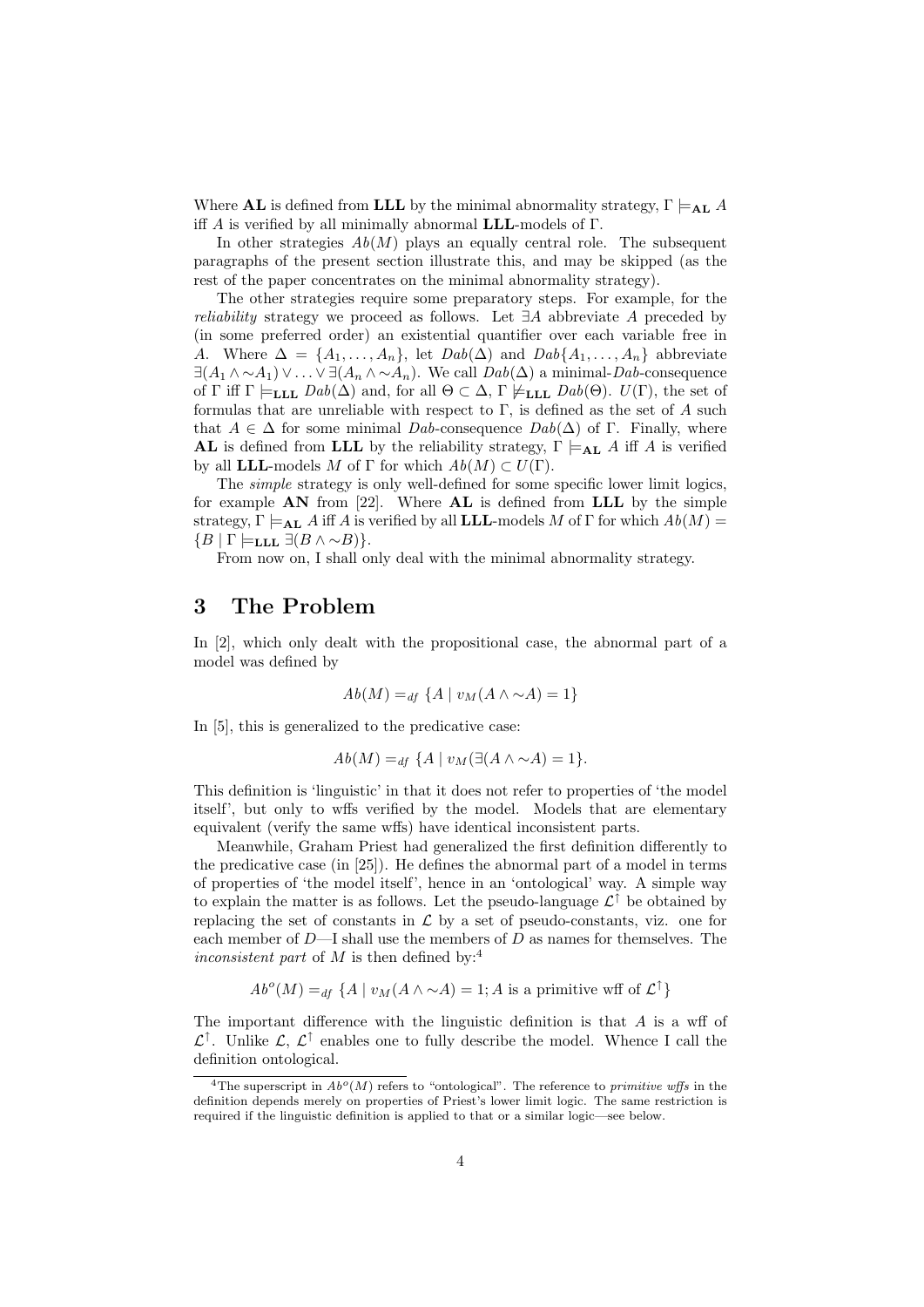In [25], Priest moreover introduces the Domain Restriction to the definition of minimal abnormal models:

A model M of  $\Gamma$  is minimally abnormal iff no model M' of  $\Gamma$  that has the same domain as M is such that  $Ab^o(M') \subset Ab^o(M)$ .

The effect of the Domain Restriction may be illustrated by the following example.

Example 3.1. Premise:  $(\forall x)(Px \land \sim Px)$ . For any model M of this formula,  $\{Pa \mid a \in D\} \subseteq Ab^o(M)$ . So, where the domain of M is not a singleton, there is a model M' with a singleton domain  $\{a\}$  such that  $Ab^o(M') \subset Ab^o(M)$ . Hence, if the Domain Restriction were not imposed, all minimally abnormal models of the premise would have a singleton domain and hence

 $(\exists x)(\forall y)y = x$ 

would be a consequence of the premise.

Both definitions lead to very different results, as I shall illustrate in Section 5. Moreover, the above ontological definition is inadequate, as we shall see in Section 6. But this does not entail that no sound ontological definition is possible. Moreover, there are at least two good reasons to look for one.

There clearly is a coherent notion behind the idea of an ontological measure. There is a clear sense in which a model *itself* (that is, its 'structure') may be inconsistent. Even if two models are elementary equivalent, they may in themselves have a different degree of inconsistency. So, a sound ontological definition seems at least possible.

The second reason is philosophically deeper. In view of present-day historical insights, we should be aware of the fact that our knowledge may be, and presumably forever will be, quite remote from the real structure of the world. This often forces one to reason about the world in ways that are partly independent of our present knowledge (and present languages). We not only do so, at least since Kant, in epistemological contexts. In a sense, this form of reasoning is present in many creative processes in the sciences. The idea of measuring the inconsistent part of a model in an ontological way—that is, from structural properties of the model rather than from properties of the set of wffs verified by the model—seems attractive from that point of view.

Let me put the matter in slightly different terms. Suppose that some of our theories is inconsistent, and that we are interested in interpreting it as consistently as possible. The linguistic approach will at best offer a minimally inconsistent interpretation of the theory *within* the bounds of our present conceptual system. If a sensible ontological definition may be found, it might transcend such bounds.

In the present paper, I discuss several proposals for an ontological definition. To avoid complications, I shall concentrate on the minimal abnormality strategy and moreover on lower limit logics in which all inconsistencies are reduced to the inconsistent behaviour of primitive formulas. The effect of the latter restriction is that the abnormal part of a model will be measured in terms of primitive formulas.<sup>5</sup> These logics will be  $CLuNs$  and (its fragment)  $LP$ . In order to

<sup>&</sup>lt;sup>5</sup>See, however, Section 8.4 for open problems concerning the ontological definition for logics that isolate inconsistencies.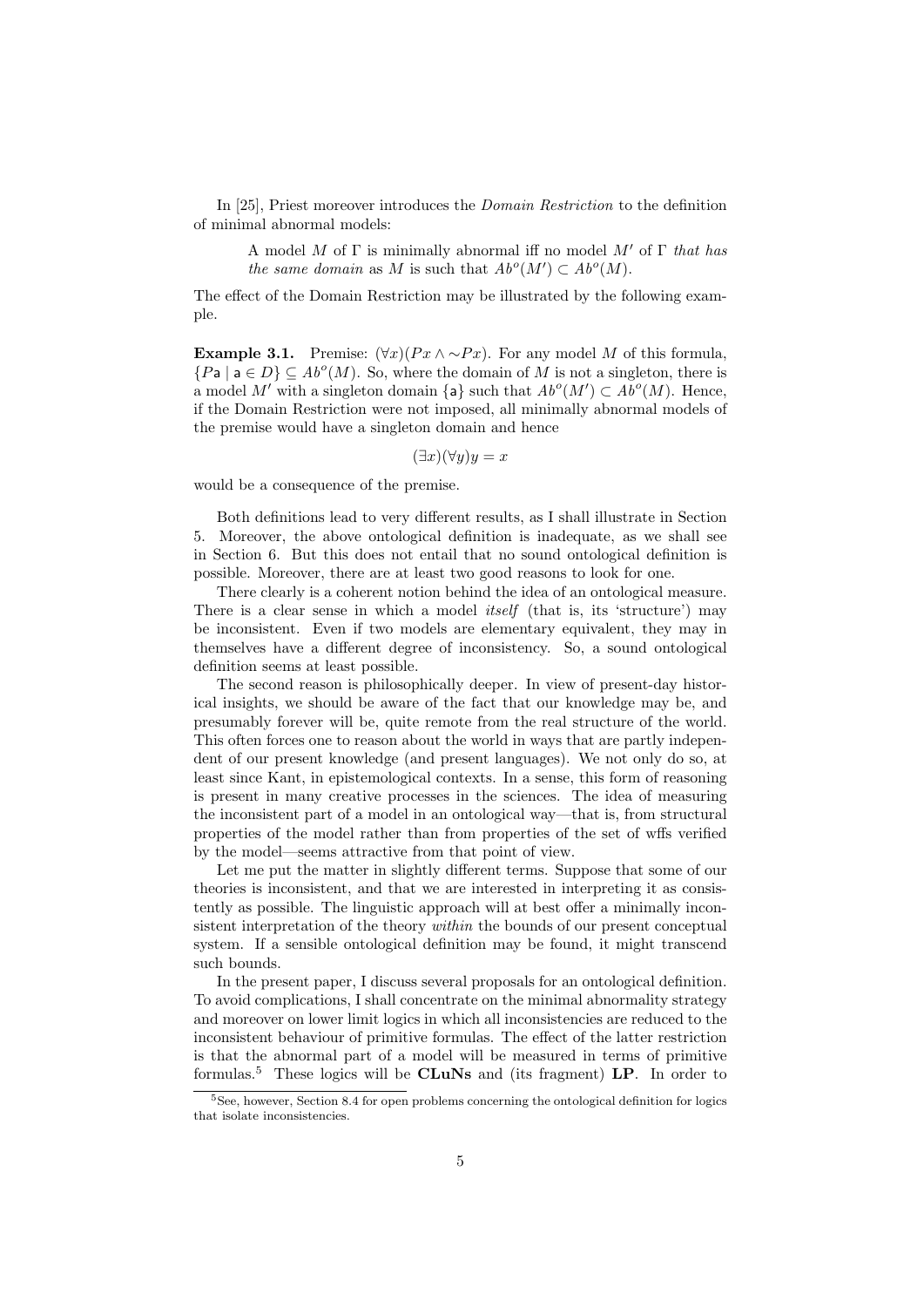avoid confusion that might arise from reasoning in terms of the pseudo-language, I characterize (in Section 4) those logics in terms of a model-theoretic type of semantics: the inconsistencies in the models are measured without referring to the way in which the language  $\mathcal L$  is connected to the 'structure' that underlies the model.

### 4 A Semantics for CLuNs and LP

A model<sup>6</sup> will consist of two clearly separated elements: a *structure* that does not contain any references to  $\mathcal{L}$ , and an *interpretation* that connects  $\mathcal{L}$  to the structure.

A structure is a couple. Its first element,  $D$ , is a non-empty set. Its second element,  $\{R_i, i \in I\}$ , is a set of paraconsistent 'relations' on D, where I is a set of indices. For each  $i \in I$ ,  $R_i$  has a certain adicity:  $0, 1, 2, \ldots$  A relation of adicity 0 corresponds to a 'fact'; it may serve as the interpretation of a sentential letter. A 'relation' of adicity  $n > 0$  may serve as the interpretation of a predicate of adicity n.

A paraconsistent 'relation'  $R_i$  on D is a couple  $\langle E, A \rangle$ , where (i) if the adicity of  $R_i$  is  $0, E, A \in \{0, 1\}$  with the restriction that  $1 \in \{E, A\}$ , (ii) if the adicity of  $R_i$  is  $1, E, A \in \mathcal{P}(D)$  (where  $\mathcal{P}(D)$  is the power set of D), with the restriction that  $E \cup A = D$ , (iii) if the adicity of  $R_i$  is  $n > 1$ ,  $E, A \in \mathcal{P}(D^n)$  (where  $D^n$  is the *n*-the cartesian product of D), with the restriction that  $E \cup A = D^n$ . Intuitively, E and A are the extension and the anti-extension of the sentential letter or predicate corresponding to  $R_i$ . These may overlap—thus causing inconsistency—and need to be exhaustive—thus avoiding negation-incompleteness.

We stipulate that  $R_0 = \langle E, A \rangle$  is a relation of adicity 2 such that (i)  $E =$  $\{\langle a, a \rangle \mid a \in D\}$ , and (ii)  $\langle a, b \rangle \in A$  whenever a and b are different elements of  $D$ .<sup>7</sup>  $R_0$  will serve as the interpretation of identity. The requirement assures that  $\alpha = \beta$  is true in a model whenever  $\alpha$  and  $\beta$  have the same interpretation in it.<sup>8</sup>

A structure of this type is *appropriate* for a first order language,  $\mathcal{L}$ , with a set of sentential letters and predicates  $\pi_j$ ,  $j \in J$  iff, for any  $j \in J$  there is an  $i \in I$  such that the adicity of  $\pi_j$  is the same as that of  $R_i$ . An *interpretation* or assignment  $v$  of this language with respect to the structure, is such that  $v(\pi_j) = R_i$ , where  $R_i$  is a relation that has the same adicity as  $\pi_j$ , and  $v(\alpha) \in D$ for all individual constants  $\alpha$ <sup>9</sup>

Where the interpretation of some schematic letter is a couple, it is handier to consider it as composed of two functions,  $v^+$  and  $v^-$ , such that  $v(\ldots)$  $\langle v^+(\ldots), v^-(\ldots)\rangle$ . Similarly, the valuation  $v_M$  determined by the model M will be considered as composed of the functions,  $v_M^+$  and  $v_M^-$ , such that  $v_M(\ldots)$  =

<sup>6</sup>This part of the paper is inspired by a note by Graham Priest (electronic discussion).

<sup>&</sup>lt;sup>7</sup>It is not excluded that  $\langle a, a \rangle \in A$  for some  $a \in D$ . Precisely this will cause inconsistent identities, for example  $a = b \land \sim a = b$ .

<sup>8</sup>The stipulation is asymmetric in that all inconsistencies with respect to identity are caused by the anti-extension of identity. This may be eliminated if one slightly changes the clause for  $v_M^+(\pi_i\alpha_1...\alpha_n)=1$  and  $v_M^-(\pi_i\alpha_1...\alpha_n)=1$  below.

<sup>&</sup>lt;sup>9</sup>In other words, the structure is sufficiently rich to accommodate  $\mathcal{L}$ , but it may be much richer than  $\mathcal L$  and several predicates from  $\mathcal L$  may receive the same interpretation. Any other decision would undermine the ontological character of the ontological definition of a minimally abnormal model.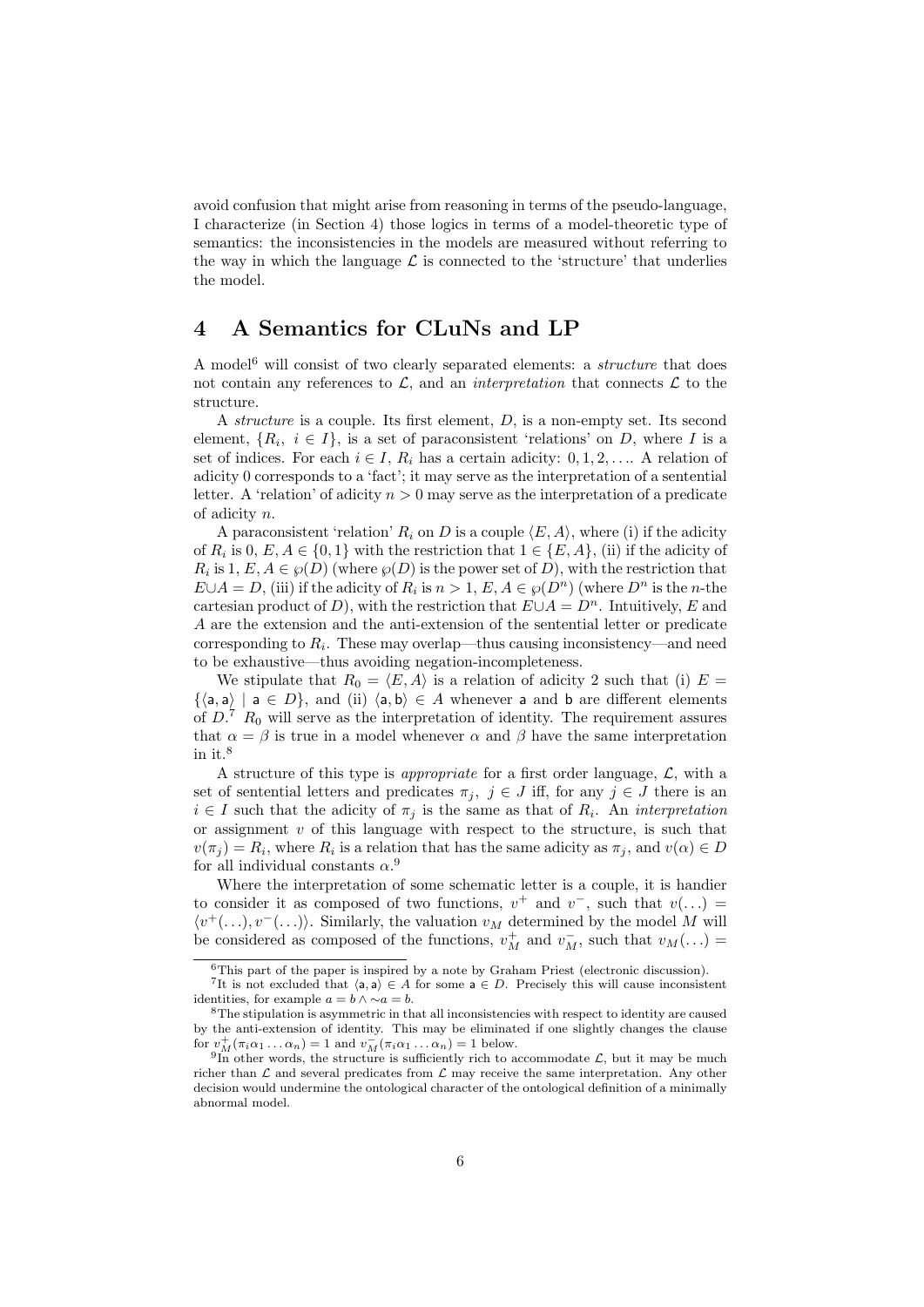$\langle v_M^+(\ldots), v_M^-(\ldots)\rangle$ . To extend the interpretation to a valuation determined by the model  $\overline{M}$ , we first stipulate, as expected:

- if the adicity of  $\pi_j$  is 0, then  $v_M(\pi_j) = v(\pi_j)$
- if the adicity of  $\pi_i$  is  $n > 0$ , then  $v_M^+(\pi_i\alpha_1 \dots \alpha_n) = 1$  iff  $\langle v(\alpha_1) \dots v(\alpha_n) \rangle \in$  $v^+(\pi_i)$
- if the adicity of  $\pi_i$  is  $n > 0$ , then  $v_M^-(\pi_i \alpha_1 \dots \alpha_n) = 1$  iff  $\langle v(\alpha_1) \dots v(\alpha_n) \rangle \in$  $v^-(\pi_i)$

As  $v(=) = R_0$ , the above handles identity in the suitable (paraconsistent) way. Extending the interpretation to the propositional connectives is straightforward:

- $v_M^+({\sim}A) = v_M^-(A)$
- $v_M^-(\sim A) = v_M^+(A)$
- $v_M^+(A \wedge B) = min(v_M^+(A), v_M^+(B))$
- $v_M^-(A \wedge B) = max(v_M^-(A), v_M^-(B))$
- $v_M^+(A \vee B) = max(v_M^+(A), v_M^+(B))$
- $v_M^-(A \vee B) = min(v_M^-(A), v_M^-(B))$
- $v_M^+(A \supset B) = max(1 v_M^+(A), v_M^+(B))$
- $v_M^-(A \supset B) = min(v_M^+(A), v_M^-(B))$

There seems no reason not to introduce the sentential constant ⊥, defined syntactically by  $\perp \supset A$ . Its semantic definition is:

- $v_M^+(\perp) = 0$
- $\bullet\,\, v_M^-(\bot)=1$

This allows us to explicitly define classical negation, henceforth written as ¬, as follows:

$$
\neg A =_{df} A \supset \bot
$$

We leave it for the reader to check that, on this definition,  $10$ 

- $v_M^+(-A) = 1 v_M^+(A)$
- $v_M^-(\neg A) = v_M^+(A)$

Quantified formulas may be handled in terms of variant interpretations  $v_{M_o^a}$ as defined in Chapter 9 of [18]:

•  $v_M^+((\forall \alpha)A) = min(v_{M_o^{\beta}}^+(A_\alpha\beta))$ 

• 
$$
v_M^-((\forall \alpha)A) = max(v_{M_o^{\beta}}^-(A_\alpha\beta))
$$

<sup>10</sup>Remark that  $v_M(\neg A) = \langle 0, 1 \rangle$  if  $v_M(A) = \langle 1, 0 \rangle$  or  $v_M(A) = \langle 1, 1 \rangle$ , whereas  $v_M(\neg A) =$  $\langle 1, 0 \rangle$  if  $v_M(A) = \langle 0, 1 \rangle$ .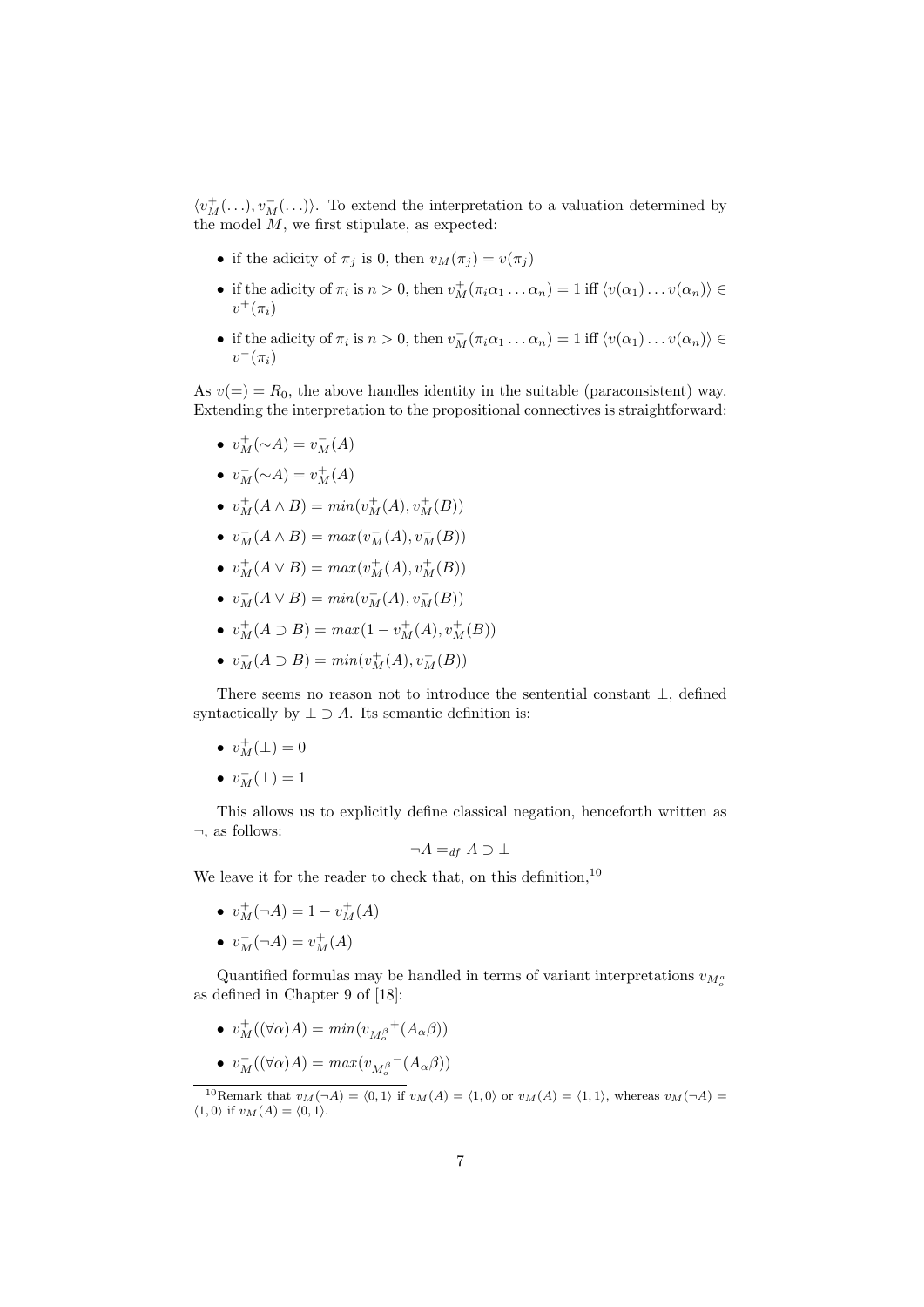- $v_M^+((\exists \alpha)A) = max(v_{M_o^{\beta}}^+(A_\alpha\beta))$
- $v_M^-((\exists \alpha)A) = min(v_{M_o^{\beta}}^-(A_{\alpha}\beta))$

This completes the semantics of CLuNs. The semantics of LP is obtained by removing the clauses for material implication and defining it by

$$
A \supset B =_{df} \sim A \vee B
$$

As a result, material implication is not detachable in  $\mathbf{LP}$ , and  $\neg$  cannot be defined in it.<sup>11</sup>

The linguistic definition for the abnormal part of a model reads:

 $Ab(M) =_{df} {A \mid v_M(\exists (A \land \sim A)) = 1; A \text{ is a primitive formula of } \mathcal{L}}.$ 

in which "formula" should be read as: open or closed formula.

The aim of the above construction obviously was to clearly spell out the ontological definition. For any relation  $R_i = \langle E, A \rangle$ ,  $i \in I$ , the inconsistent part of  $R_i$  is  $X_i = E \cap A$ . As we have to compare models, I write  $X_i^M$  to refer to the sets  $X_i$  as determined by the model M. In agreement with Section  $3,^{12}$  the abnormal part of model  $M$  is defined in terms of properties of its structure as follows:

$$
Ab^o(M) =_{df} \{ \langle X_i^M, i \rangle \mid i \in I \}
$$

Two models  $M$  and  $M'$  will be said to be of the same type iff they share  $D$ and, for all  $i \in I$ , the adicity of  $R_i$  is the same in both models. Let  $Ab^o(M)$  <  $Ab^o(M')$  denote that, for some  $i \in I$ ,  $X_i^M \subset X_i^{M'}$ , whereas, for all  $i \in I$ ,  $X_i^M \subseteq X_i^{M'}$ . A model M of a set  $\Gamma$  will be said to be a minimally abnormal model of  $\Gamma$  iff no model M' of  $\Gamma$  is such that M' is of the same type as M, and  $Ab^o(M') < Ab^o(M)$ . As desired, this definition of "minimally abnormal model of  $\Gamma$ " refers to the structure only, not to the interpretation.<sup>13</sup> Remark that the Domain Restriction was replaced by (what I shall call) the Same Type Restriction.

Where  $v(P) = R_i$ , I shall often write  $X_P^M$  instead of  $X_i^M$ .

# 5 Comparing the two Definitions

Let us consider some examples that illustrate the difference between both definitions.

Example 5.1. Premise:  $Pa \wedge \neg Pa$ . The ontological approach selects the models in which  $X_P^M$  is a singleton. The linguistic approach selects the models that verify only inconsistencies,  $\exists (A \land \sim A)$ , that are verified by all paraconsistent

<sup>&</sup>lt;sup>11</sup>The above definition of ¬ makes the latter identical to  $\sim$  in **LP**.

<sup>12</sup>In one respect, the following definition diverges from the one in Section 3—see Subsection 6.5 for the justification of this.

 $13$ However, the weight to be attached to this statement depends on a presupposition about the structure of the world. As is show in the Appendix, the logic  $\mathbf{LP}$  is not only characterized by the semantics listed above in the text, but also by a semantics compounded from consistent structures and ambiguous interpretations.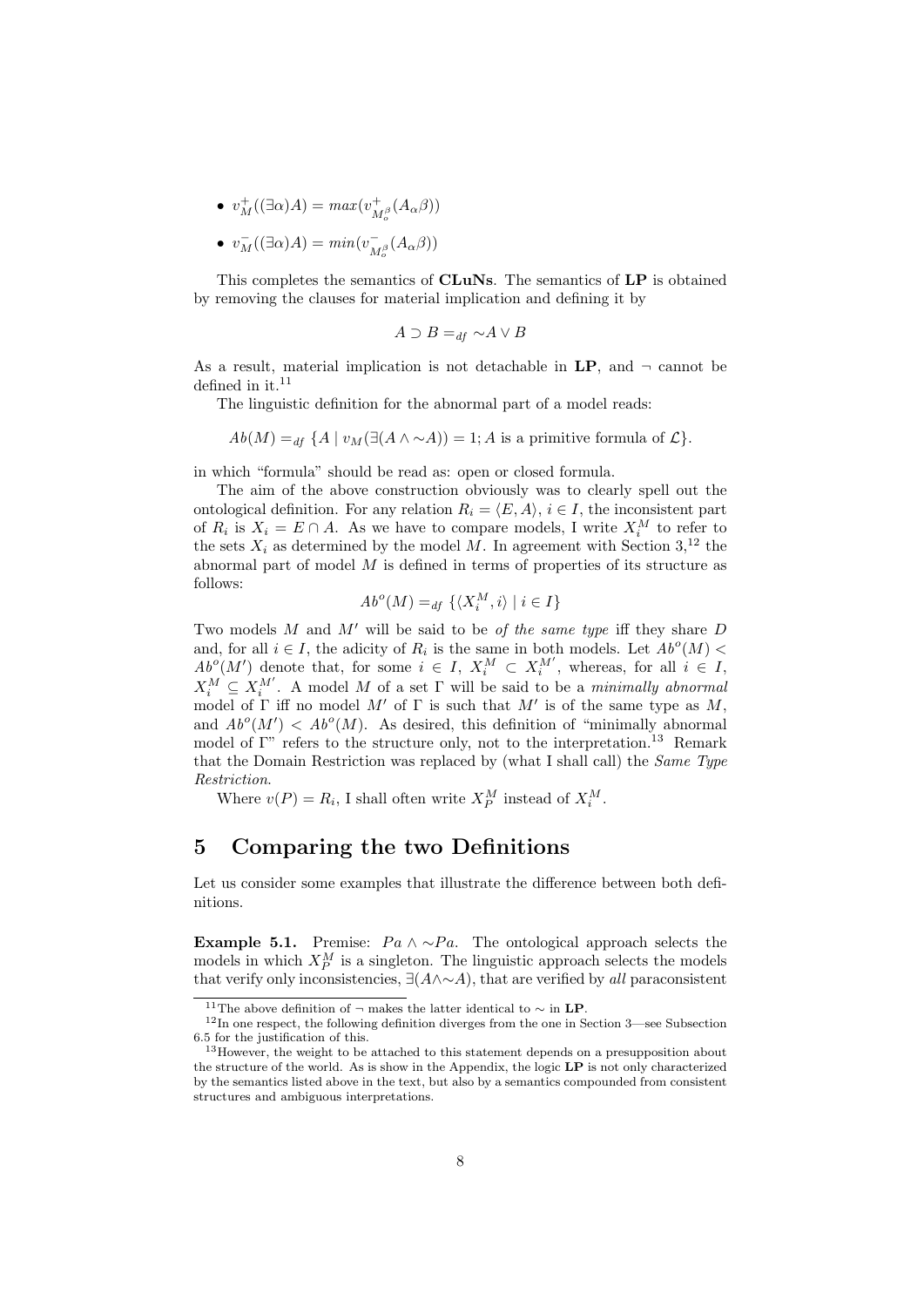models of the premise—that is,  $Pa \wedge \neg Pa$  and all formulas of the form  $(\exists \alpha)(P \alpha \wedge$  $\sim P\alpha$ ).

So, according to the linguistic definition

$$
(Pb \land \sim Pb) \supset \bot
$$

and, equivalently,

 $\neg (Pb \land \sim Pb)$ 

are consequences of the premise.<sup>14</sup>

The ontological definition does not lead to the above consequences. As it selects models in which  $X_P^M$  is a singleton, it results in the consequence

$$
(\forall x)((Px \land \sim Px) \supset x = a)
$$

The linguistic approach does not care whether  $X_P^M$  is a singleton, provided a is the only individual constant that is interpreted by a member of this set.

**Example 5.2.** Premises:  $Pa \wedge \neg Pa$ ,  $Qa$ . On both approaches, these have the consequence

 $(Pb \wedge \sim Pb) \supset Ob$ 

However, the reasons for this are rather different. On the ontological approach,  $X_P^M$  is a singleton. Hence, if  $v(b) \in X_P^M$ , then  $v(a) = v(b)$ , and hence  $Qb$ . On the linguistic approach, all minimally abnormal models of the premises verify  $\neg (Pb \land \sim Pb)$ , and hence  $(Pb \land \sim Pb) \supset Qb$ .<sup>15</sup>

Example 5.3. Premises:  $Pa \wedge \neg Pa$ ,  $Pb \wedge \neg Pb$ . These have models in which a and b denote the same element of  $D$ , say a, and models in which they denote different elements, say a and b. On the ontological definition, all minimally abnormal models of the premises are amongst the former, and no model of the second sort is minimally abnormal. Hence, on the ontological definition,

 $a = b$ 

is a consequence of the premises. On the linguistic definition, the minimally abnormal models have  $\{Pa, Pb\}$  as their abnormal part, irrespective of the interpretation of a and b. So,  $a = b$  is not a consequence of the premises (but, for example  $\neg (P \ncwedge \neg P \nc)$  is).

Example 5.4. Premises:  $Pa \wedge \neg Pa$ ,  $Pb \wedge \neg Pb$ ,  $\neg a = b$ . On the ontological definition, there are minimally inconsistent models of the premises in which  $v(a)$  and  $v(b)$  are different, and others in which they are identical, and hence  $\langle v(a), v(b) \rangle \in X_{=}$ . In the former models,  $X_P$  contains two elements, in the latter, both  $X_P$  and  $X_\pm$  contain one element. On the linguistic definition, the models of the second kind are not minimally inconsistent. Indeed, they have at least  $\{Pa, Pb, a = b\}$  as their abnormal part, whereas the minimal inconsistent models of the first kind have  $\{Pa, Pb\}$  as their abnormal part.

<sup>&</sup>lt;sup>14</sup>Given the way in which material implication is defined in LP,  $(Pb \wedge \sim Pb) \supset \bot$  is an **LP**-theorem, viz. LP-equivalent to  $\sim(Pb \land \sim Pb) \lor \perp$ , to  $\sim(Pb \land \sim Pb)$  and to  $\sim Pb \lor Pb$ .

<sup>&</sup>lt;sup>15</sup>The example is not very illustrative for LP because  $(Pb \wedge \sim Pb) \supset Qb$  is an LP-theorem.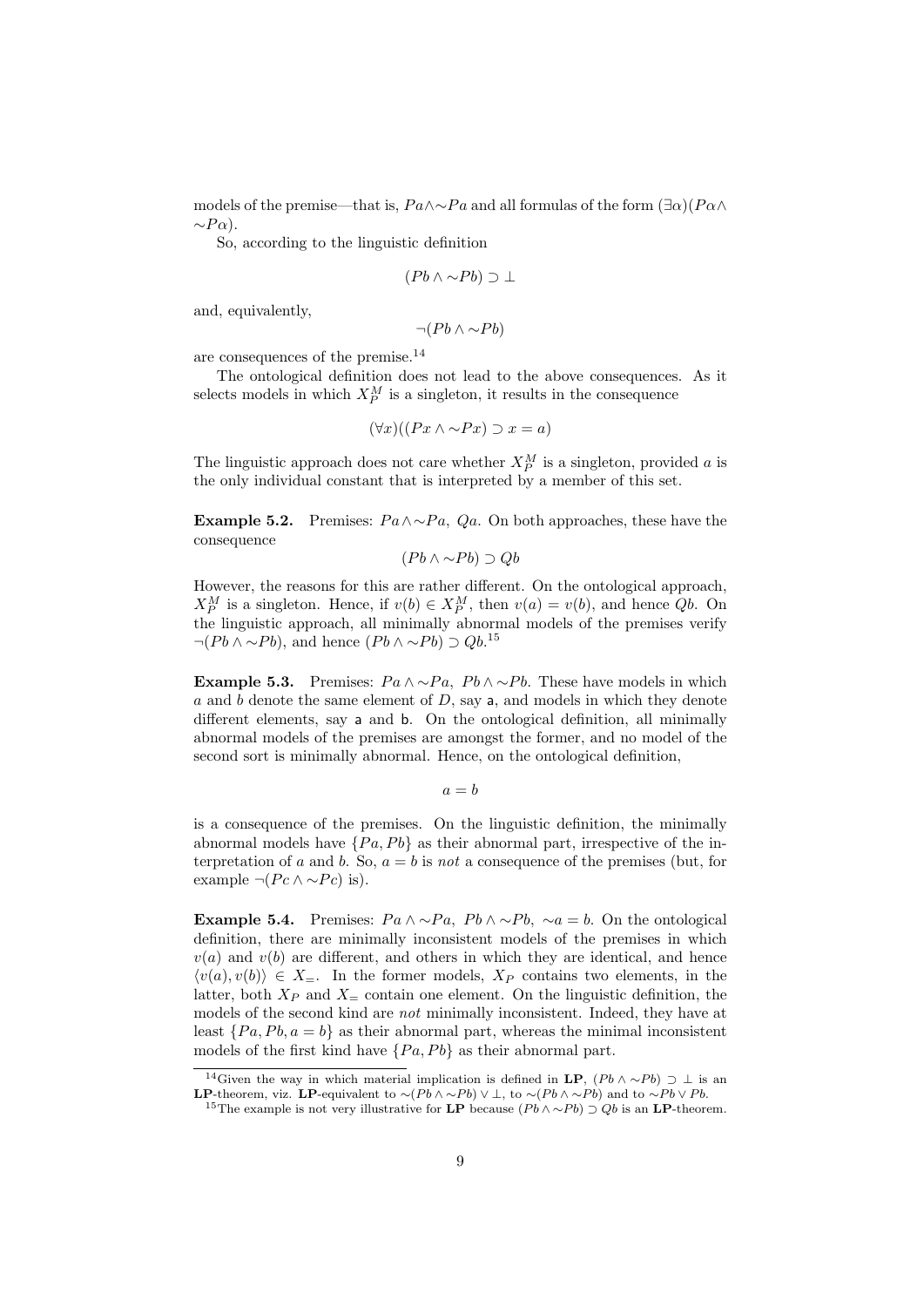Example 5.5. Premises:  $Pa \wedge \neg Pa$ ,  $Pb \wedge \neg Pb$ ,  $\neg a = b$ ,  $a = b \vee Qc$ . The difference that surfaced in the previous example shows more clearly here. Only on the linguistic definition, Qc is a consequence of the premises.

Example 5.6. Premises:  $Pa \wedge \sim Pa$ ,  $Pb \wedge \sim Pb$ ,  $Ra$ ,  $\sim Rb$ . From these premises,

 $a - h$ 

is not derivable on either definition. Even on the ontological definition, there are minimally abnormal models that identify  $v(a)$  and  $v(b)$ —in these,  $X_P$  and  $X_R$  are singletons—and others that don't—in these,  $X_P$  contains two elements of the domain whereas  $X_R$  is empty.

The differences remain if, in the above examples, the premises are added in conjunction and existential generalization is applied for all constants. Let us apply this to Example 5.5.

Example 5.7. Premise:  $(\exists x)(\exists y)(\exists z)((Px \land \sim Px) \land (Py \land \sim Py) \land \sim x = y$  $\wedge (x = y \vee Qz)$ . By precisely the same reasoning as in the previous example,  $(\exists x)Qx$  is derivable on the linguistic definition but not on the ontological one.

# 6 Problems with the Original Ontological Definition

Up to now, no objections were raised against the linguistic definition, whereas there are some serious problems with the above ontological definition. As there are nevertheless very good reasons to search for a sound ontological definition, I list the problems as systematically as possible. This will facilitate the discussion of attempted emendations of the definition.

#### 6.1 Failure of the Classical Recapture

The least one might expect from a logic that pretends to interpret a set of premises as consistently as possible, is that it interprets consistent premises as consistent. For all logics considered in this paper, this is fulfilled iff the adaptive consequences of a consistent set of premises are its CL-consequences. In [3], it is proved that this obtains for (what is now called) the propositional fragment of ACLuN1. In [5], the proof is extended to the inconsistency-adaptive logics, ACLuN1 and ACLuN2, defined from the lower limit logic CLuN. In a forthcoming paper, the same is proved for two inconsistency-adaptive logics defined from the lower limit logic **CLuNs**, and for two inconsistency-adaptive logics defined from the lower limit logic LP. In [25], the same is stated (without proof) for  $\mathbf{LP}^m$ , viz. as FACT 3. However, this statement is mistaken, as I now show.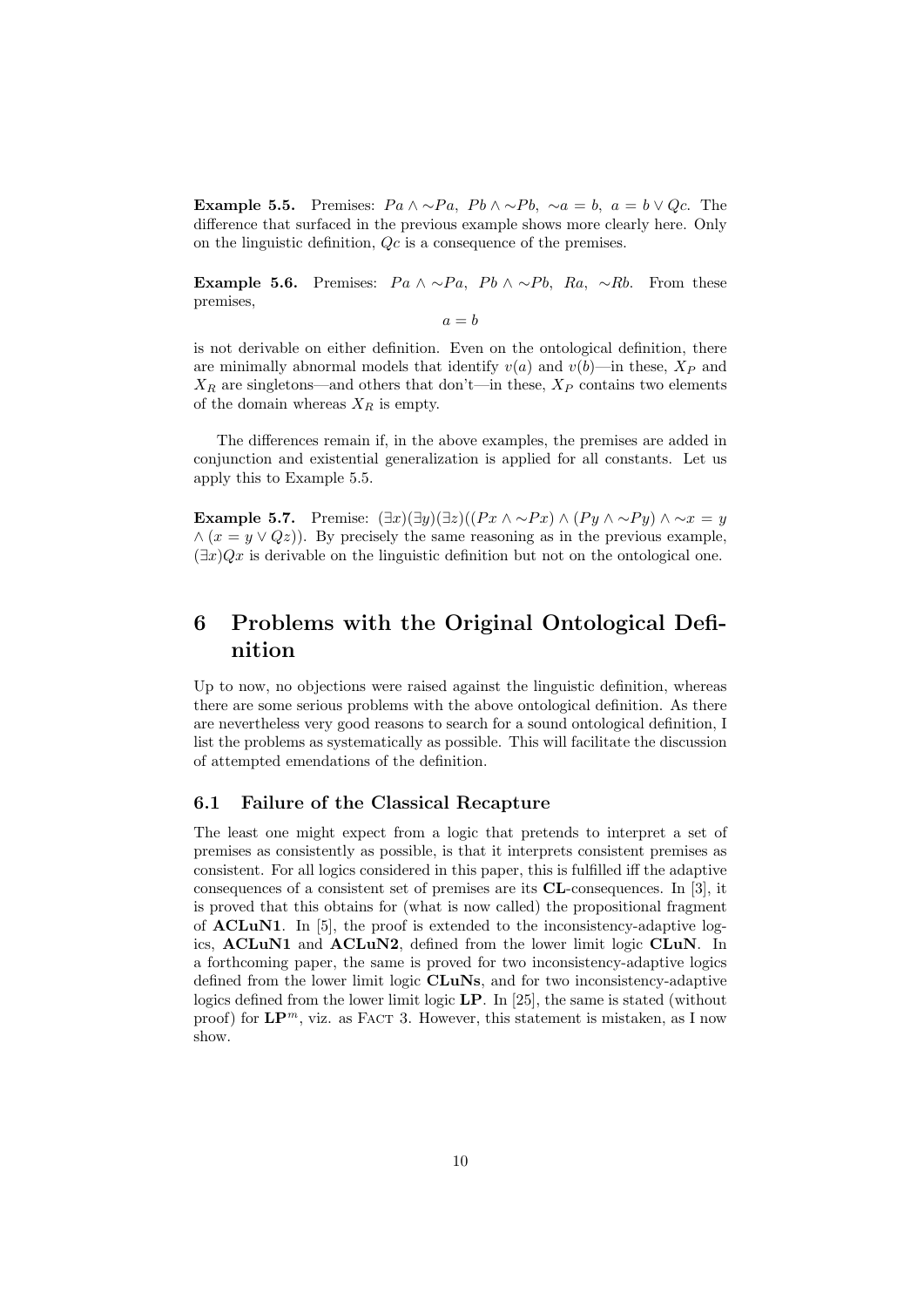**Example 6.1.** Premise:  $(\exists x)(\exists y) \sim x = y$ . This consistent premise has models with a singleton domain, say  ${a}$ . Where M is such a model, M is necessarily inconsistent in that  $\langle a, a \rangle \in X_0^M$ . Moreover, if  $X_0^M = {\langle a, a \rangle}$  and  $X_i^M = \emptyset$ whenever  $i \neq 0$ , then M is minimally inconsistent in view of the Same Type requirement (the premise has no consistent models of the same type). So, the definition fails to select the CL-models of the premise. Such examples are easily multiplied as appears from the next one.

**Example 6.2.** Let  $\Gamma$  contain all formulas (where  $n \in \{2, 3, ...\}$ )

$$
(\forall x)(Px \land \sim Px) \lor (\exists x_1)(\exists x_2) \dots (\exists x_n)(\sim x_1 = x_2 \land \dots \land \sim x_1 = x_n \land \dots \land \sim x_2 = x_3 \land \dots \land \sim x_2 = x_n \land \dots \land \sim x_{n-1} = x_n)
$$

 $Γ$  is a consistent set of premises. Nevertheless,  $Γ$  has infinitely many finite models all of which are minimally abnormal and verify  $(\forall x)(Px \land \sim Px)$ .

Example 6.3. Premise:  $(\exists x)(\forall y)x = y \lor (\exists x)(Px \land \neg Px)$ . All its CL-models have a singleton domain. The premise has **LP**-models with larger domains, and all of these are inconsistent. According to the ontological definition, there are minimally abnormal models of the premise among the latter, viz. all those in which  $X_P$  is a singleton. So, in view of the Same Type Restriction, some  $\mathbf{LP}^m$ models of the wff are not CL-models. This example illustrates that Priest's definition sometimes fails to eliminate inconsistent models that have a larger domain than the consistent models of the premises.

Example 6.4. Premises:  $(\exists x)Px, (\exists x)\sim Px^{16}$  All singleton models of the premises are inconsistent (in that the only object both has and has not property P) and some of them are minimally abnormal (viz. those in which this is the only inconsistency). Hence, even in the absence of identity,  $\mathbf{LP}^m$  does not select the right models for consistent premises.

The failure of the Classical Recapture obviously results from the Same Type Restriction (the Domain Restriction), and there is no doubt that it has to go. Incidentally, the Same Type Restriction has other unwanted consequences as well. One of them is that the premises  $(\forall x)(x = a \lor x = b \lor x = c)$ ,  $Pa \land$  $~\sim P_a$ ,  $P_b \wedge \sim P_b$ ,  $a = b \vee (\forall x)(Q_x \wedge \sim Q_x)$  fail to lead to the sound conclusion  $a = b$ . Indeed, some models of the premises have a three element domain, and the least inconsistent ones among these falsify  $a = b$ .

Although I have now shown that the original ontological definition is inadequate, it is worth pointing out some further independent difficulties. These will be helpful for finding a better ontological definition, if there is one.

#### 6.2 Failure of Strong Reassurance

Strong Reassurance holds for an adaptive logic AL iff, for all sets of formulas Γ, if a LLL-model M of  $\Gamma$  is not an AL-model of  $\Gamma$ , then some AL-model M' of  $\Gamma$  is such that  $Ab^o(M') < Ab^o(M)$ — $Ab(M') \subset Ab(M)$  for the linguistic definition.<sup>17</sup>

<sup>16</sup>Graham Priest produced this nice example (personal correspondence) after I send him the previous ones.

<sup>&</sup>lt;sup>17</sup>See the next to last paragraph of Section 4 for the definition of " $\lt$ ".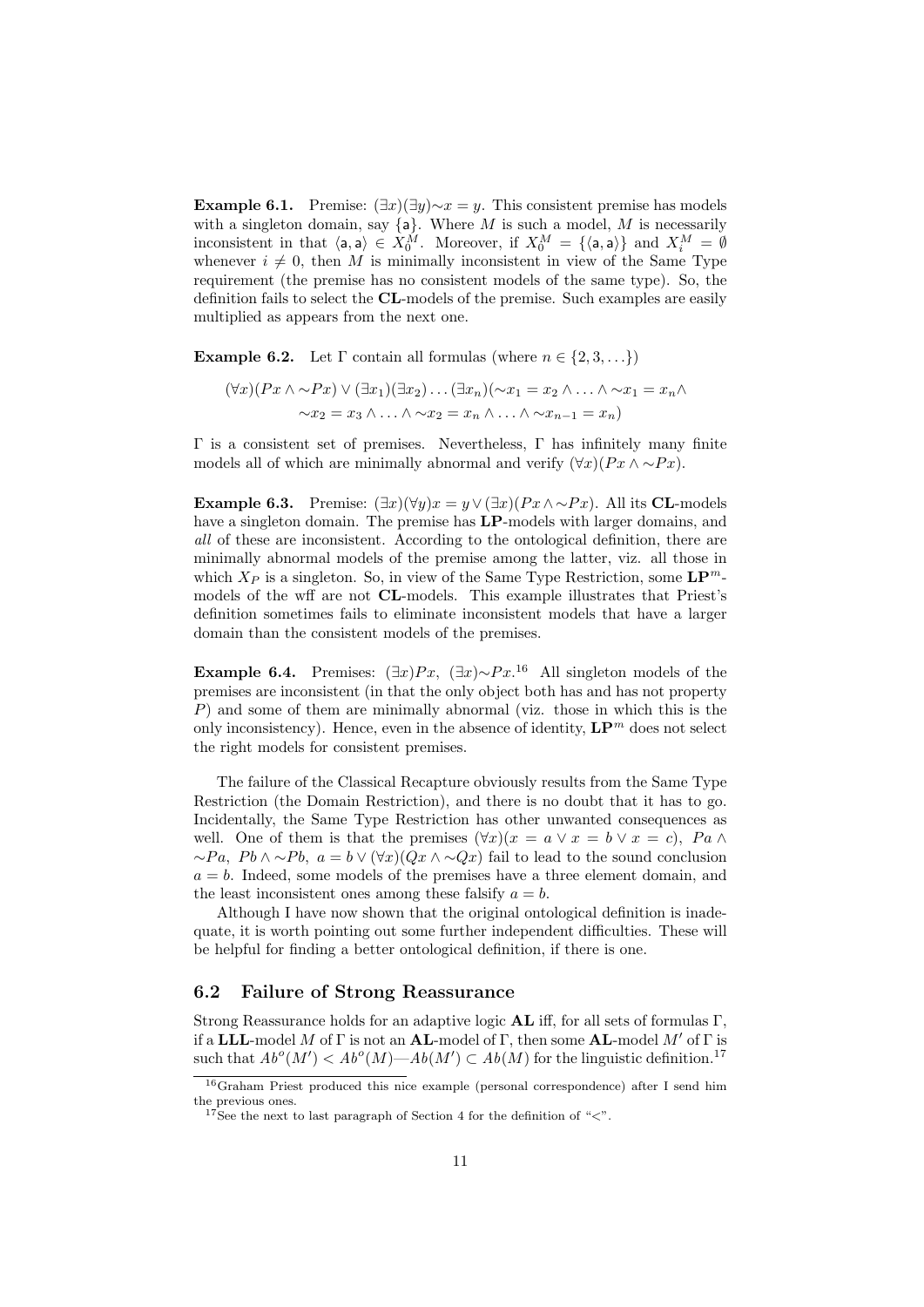Strong Reassurance is intuitive appealing: if a **LLL**-model M of  $\Gamma$  is 'defeated', then it should be defeated by a model of  $\Gamma$  that is itself non-defeated (that is minimally abnormal).<sup>18</sup>

If Strong Reassurance fails, some non-selected models are not selected because they belong to an infinite sequence(s) no member of which is minimally abnormal. In other words, every model in the sequence is defeated by a less abnormal one, but no model of the sequence is minimally abnormal.

It is shown in [7] that the linguistic measure warrants Strong Reassurance, but that Strong Reassurance fails for Priest's  $\mathbf{L}\mathbf{P}^m$ . The example in that paper is the following.

**Example 6.5.** Let  $\Gamma$  contain the formulas (where  $n \in \{2, 3, \ldots\}$ )

$$
(\exists x_1)(\exists x_2)\dots(\exists x_n)((Px_1 \land \sim Px_1) \land \dots \land (Px_n \land \sim Px_n) \land \sim x_1 = x_2 \land \dots \land \sim x_1 = x_n \land \dots \land \sim x_2 = x_n \land \dots \land \sim x_{n-1} = x_n)
$$

Γ has very simple minimally abnormal models; for example the one in which  $D = \{a, b\} = v^+(P), v^-(P) = a, \text{ and } \langle a, a \rangle \in v^-(P)$ . However, as was proved in [7], for some (actually, infinitely many) **LP**-models M of this Γ, no  $\mathbf{LP}^m$ -model M' of  $\Gamma$  is such that  $Ab^o(M') < Ab^o(M)$ , and hence Strong Reassurance fails for  $\mathbf{LP}^m$ .

This example illustrates the price to pay for the absence of Strong Reassurance. Γ has two kinds of **LP**-models: those in which  $(\exists x) \sim x = x$  is true and those in which it is false. All models of the second kind have an infinite domain, at least a denumerable subset of the domain consists of elements that both have and have not property  $P$ . No model of the second kind is minimally abnormal. Some models of the first kind are minimally abnormal, viz. those in which exactly one object is different from itself and both has and has not property P. So, the transition from  $\mathbf{LP}$  to  $\mathbf{LP}^m$  simply wipes out all models of the second kind.

This example moreover shows that the  $\mathbf{LP}^m$ -consequence relation is counterintuitive: both

$$
(\exists x)(x = x \land \sim x = x)
$$

and

$$
(\exists x)(\forall y)(\sim (Py \land \sim Py) \lor y = x)
$$

are  $\mathbf{L}\mathbf{P}^m$ -consequences of  $\Gamma$ .  $\Gamma$  states that infinitely many different objects both have and have not property  $P^{19}$ . According to  $\mathbf{LP}^m$ , it follows from this that some object is different from itself and that precisely one object both has and has not property  $P^{20}$ .

#### 6.3 Not Constant with Respect to Isomorphic Models

On the ontological definition,  $Ab^o(M)$  is not constant with respect to isomorphic models, and hence some models are defeated by isomorphic models. In this

<sup>18</sup>Strong Reassurance is obviously closely related to the Smoothness Condition as defined, for example, in Definition 3.12 of [21].

<sup>&</sup>lt;sup>19</sup>Γ states so on its 'normal' reading. It also states so on Priest's reading, even in view of the models.

 $^{20}\mathrm{The}$  conclusion should be qualified: the second formula is a theorem of  $\mathbf{LP}.$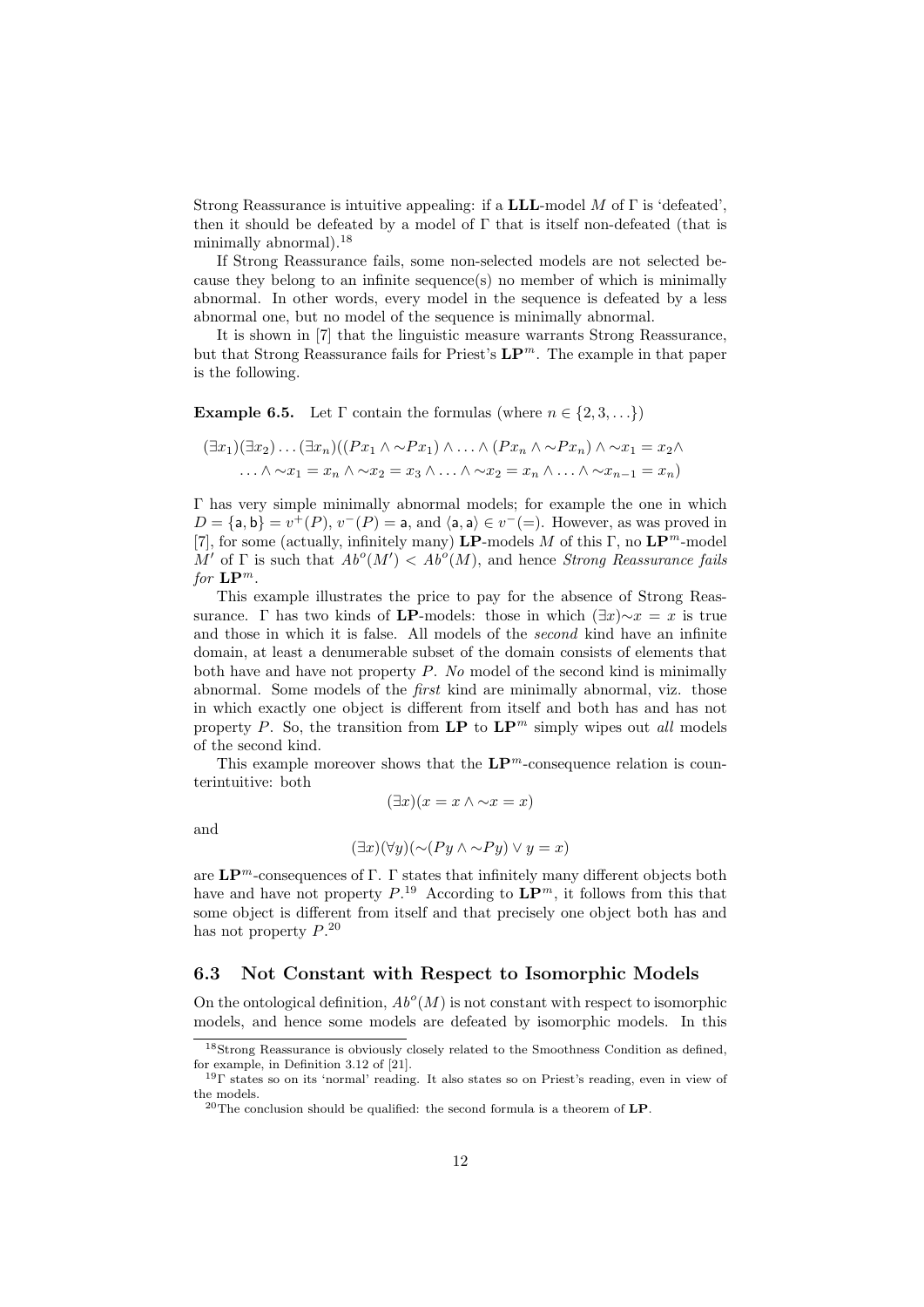sense, the original ontological definition of "inconsistent part of a model" is incoherent. The following is shown in  $[7]$ . Let  $M$  be a LP-model of the premise from Example 6.5 in which  $X_P^M$  as well as  $D - X_P^M$  are infinite. By simply moving objects from one set to the other, one obtains isomorphic models that are more inconsistent than  $M$ , less inconsistent than  $M$ , or incommensurable with M.

#### 6.4 Failure of Reassurance

*Reassurance* obtains for an adaptive logic **AL** iff any set  $\Gamma$  that has **LLL**-models also has AL-models—see [25]. The import of Reassurance is enormous. Where it is absent, the adaptive move involves the transition from a non-trivial LLLconsequence set to a trivial AL-consequence set, which would render the move inappropriate (if not nonsensical).

Reassurance is proven for  $\mathbf{LP}^m$  in [25]. However, it is not difficult to see that it fails for CLuNs, and would fail for LP if this system would contain a boolean negation. Here is an example:

**Example 6.6.** Let  $\Gamma$  contain the formulas (where  $n \in \{2, 3, ...\}$ ),

$$
(\exists x_1)(\exists x_2)\dots(\exists x_n)((Px_1 \land \sim Px_1) \land \dots \land (Px_n \land \sim Px_n) \land \neg x_1 = x_2 \land \dots \land \neg x_1 = x_n \land \neg x_2 = x_3 \land \dots \land \neg x_2 = x_n \land \dots \land \neg x_{n-1} = x_n)
$$

This set has plenty of  $\mathbf{LP}\text{-models}$  (supposing that  $\mathbf{LP}$  is extended with " $\neg$ "), but has no models in which  $X_P$  is finite, and hence has no minimally inconsistent models. The same result is obviously obtained by adding  $\neg(\exists x)\sim x=x$  to the premises of Example 6.5.

The conclusion is that  $\mathbf{L}\mathbf{P}^m$  is saved from drowning by lack of water. I do not mean the absence of classical negation (which Priest seems to consider as nonsensical). I mean that  $\mathbf{L}\mathbf{P}^m$  is only defined with respect to a fragment of Priest's 'true logic'—he believes that there is such an animal. Priest recognizes the need for a detachable (but not truth-functional) implication as well as for bottom—see for example [26]. So, Example 6 is all right for him if expressions of the form  $\neg x_i = x_j$  are replaced by  $x_i = x_j \rightarrow \bot$ , in which the implication is detachable.<sup>21</sup> Even with this replacement, the premises have only models that  $either$  have an infinite domain  $or$  are trivial. As none of the former is minimally abnormal, all minimally abnormal models of the premises are trivial. $22$  So Reassurance fails if the ontological definition is extended to the Priest's full logic: the above set (with the replacement) has non-trivial **LP**-models but no non-trivial  $\mathbf{LP}^m$ -models.<sup>23</sup> Moreover, the example shows that Reassurance even fails if the Same Type Restriction is dropped.

<sup>&</sup>lt;sup>21</sup>Boolean negation,  $\neg A$ , cannot be defined by  $A \to \bot$ , for example because  $A \vee (A \to \bot)$ is not a theorem if the implication is relevant or modal. However,  $A, A \to \perp \models \perp$  obviously holds.

<sup>&</sup>lt;sup>22</sup>Priest stresses that his semantics comprises the trivial model.

<sup>23</sup>Incidentally, the Collapsing Lemma cannot be proved in the presence of a detachable implication and of bottom.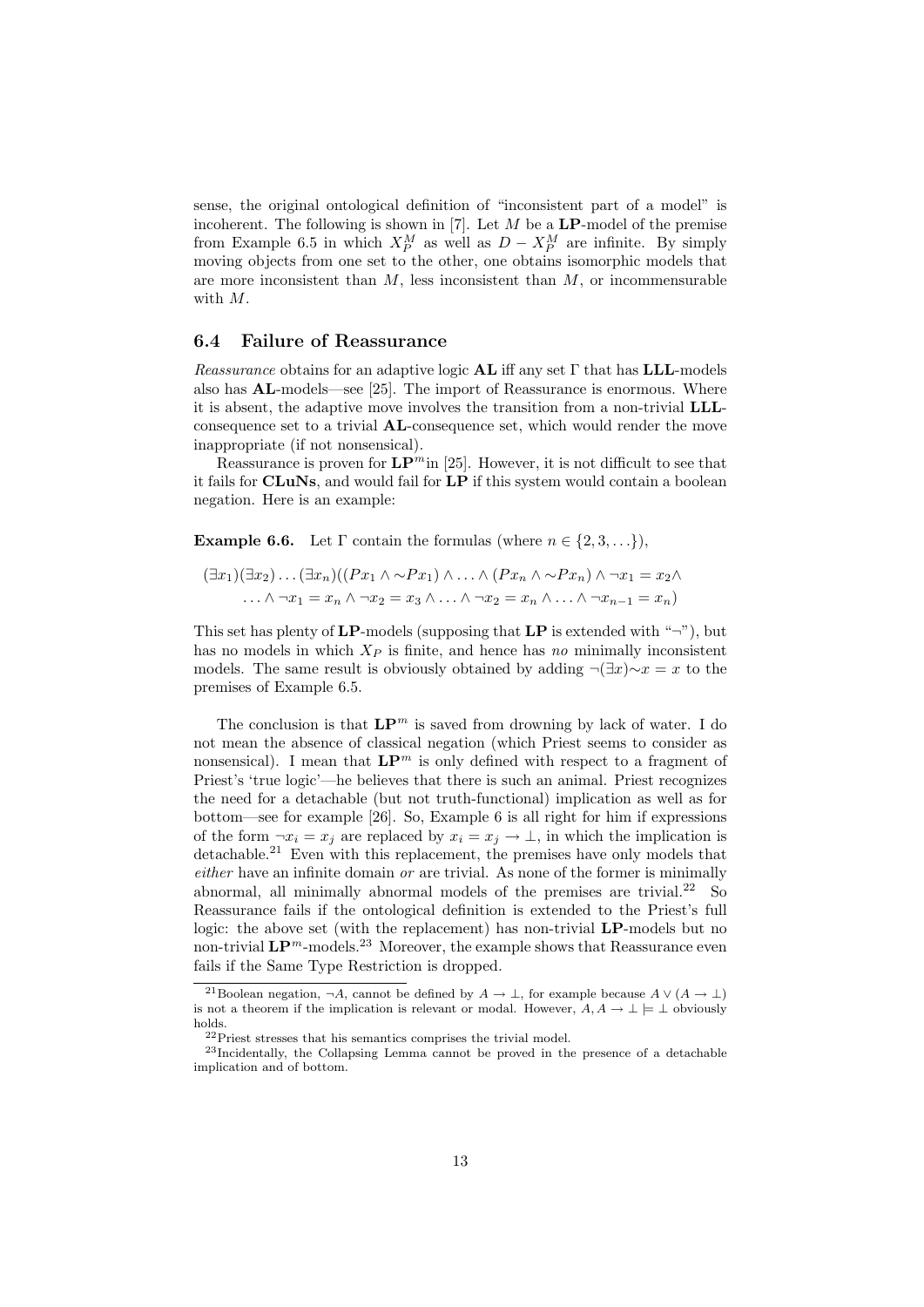#### 6.5 Failure to Identify Inconsistent Predicates

In Section 4, I did not exclude that two different predicates of a first order language  $\mathcal L$  have the same interpretation in a structure that is appropriate for  $\mathcal L$ (and I justified the choice in a footnote). Priest's original ontological definition in [25] follows a different path. Phrased in terms of the semantics in Section 4, he requires that different predicates are mapped on different relations. So, each of the following sound inferences fail for the original definition.

**Example 6.7.** Premises:  $Pa \wedge \neg Pa$ ,  $Qa \wedge \neg Qa$ . On the ontological definition, the only minimally abnormal models of these premises verify  $v(P) = v(Q)$ , whence

$$
(\forall x)(Px \equiv Qx)
$$

is a consequence of the premises. As this reduces to a rather weak claim in  $\mathbf{L}\mathbf{P}^m$ , due to the lack of a detachable implication, let me present a stronger example.

Example 6.8. Premises:  $Pa \wedge \neg Pa$ ,  $Qb \wedge \neg Qb$ ,  $Ra$ . On the ontological definition, the only minimally abnormal models of these premises still verify  $v(P) = v(Q)$ , whence

 $a = b$ 

and hence

Rb

are consequences of the premises.

Such inferences may seem paradoxical. However, as soon as one grasps the idea behind the inconsistent models, their paradoxical flavour disappears. Just as the inconsistency of the structure is minimized by identifying  $v(a)$  and  $v(b)$ in Example 5.3, the inconsistency of the structure is minimized by identifying the interpretations of inconsistent predicates. It would be severely incoherent to allow for the one and not allow for the other. If the degree of inconsistency of a structure is independent of the names mapped to objects of the structure, then there can be no reason to make it dependent on the names mapped to the relations of the structure.

As this point is rather central in the sequel, let me briefly expand on it. Nothing prevents that the same element of the domain is named by different names. Similarly, nothing prevents that the same relation on the domain is named by different names. If two individual constants, a and b, name the same element of the domain, we have a standard logical operator to express this: identity. We have no standard logical operator to express that two predicates, P and Q, name the same relation. Of course, we can write (supposing that the adicity of the predicates is 1)  $(\forall x)(Px \equiv Qx) \land (\forall x)(\sim Px \equiv \sim Qx)$ . This warrants that  $v(P) = v(Q)$ , which means that P and Q are interpreted by the same relation.<sup>24</sup>

<sup>24</sup>The argument presupposes the standard extensional view. However, precisely this view underlies Priest's original semantics as well as the semantics from Section 4. Nearly everyone agrees today that P and Q may have a different meaning even if their extensions are identical. But a and  $\bar{b}$  may just as well have a different meaning, even if they denote the same element of the domain. Typically, both sorts of non-extensional differences may be explicated by a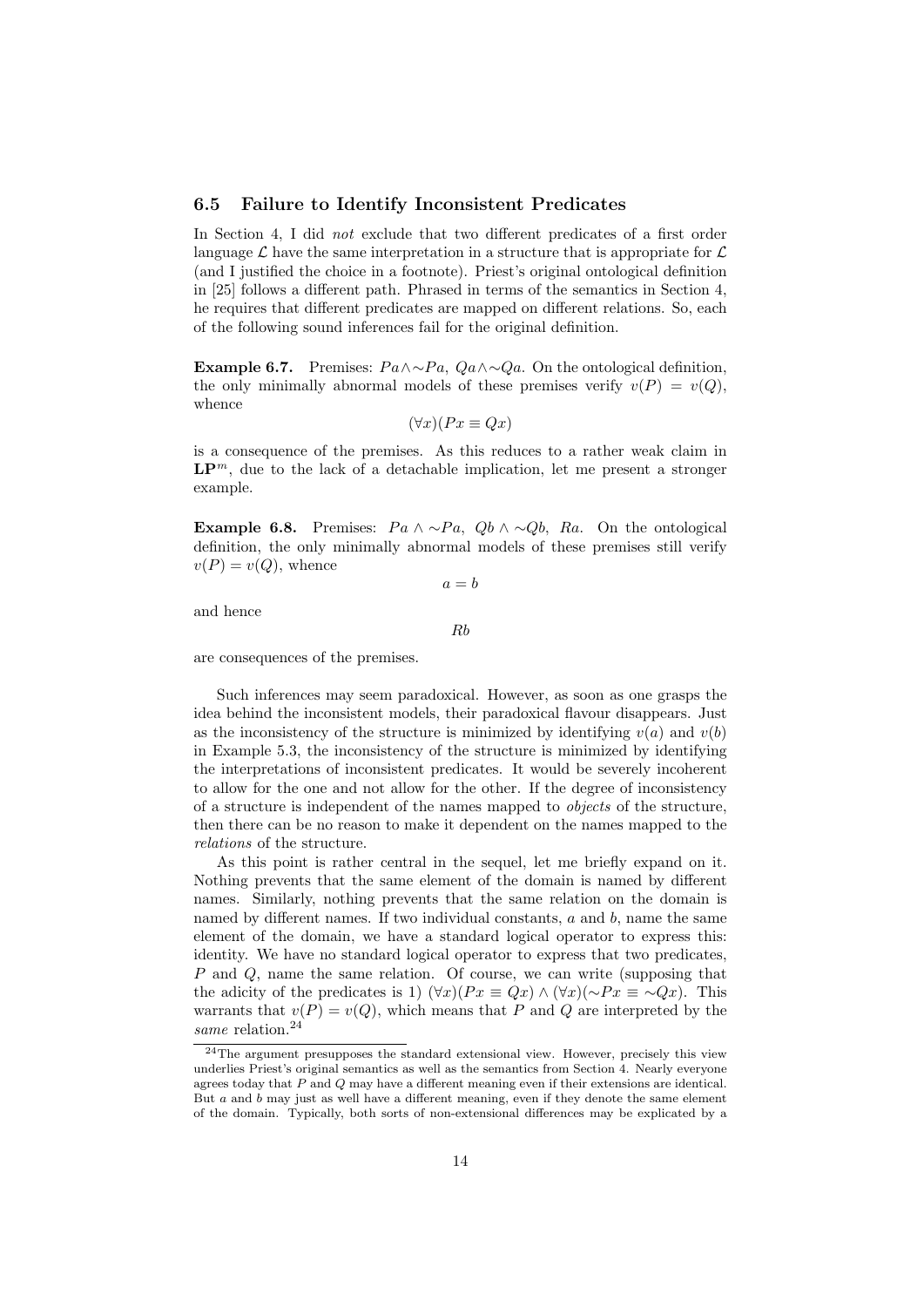Let us return for a moment to Examples 5.3 and 5.6. In the latter example, some minimally abnormal models did not identify  $v(a)$  and  $v(b)$  because of the supplementary information provided about a and b, viz. Ra and  $~\sim Rb$ . It is obviously be possible to obtain the same effect in Examples 6.7 and 6.8 by providing supplementary information on  $P$  and  $Q$  (or on  $a$  and  $b$  in Example 6.8). In both examples, there are minimally abnormal models (on the ontological definition) in which  $v(P)$  is different from  $v(Q)$  if one adds to the premises, for example,  $P c \wedge \sim P c$  and  $\neg (Q c \wedge \sim Q c)$ . Alternatively, one may add  $P c$ ,  $Q d$ , and  $∼a = c$  in Example 6.7, and *Sac* and ∼*Sbc* in Example 6.8.<sup>25</sup>

#### 6.6 Failure to Identify Inconsistent Sentential Letters

The weakness mentioned in Section 6.5 obviously extends to sentential letters. Indeed, there are at most three relations of adicity 0 in the structure, viz.  $\langle 1, 0 \rangle$ ,  $\langle 0, 1 \rangle$  and  $\langle 1, 1 \rangle$ . Hence, the inconsistent part of a model should only depend on the question whether the relation  $\langle 1, 1 \rangle$  occurs in it, not on the *number* of sentential letters that are mapped on that relation.<sup>26</sup>

# 7 Some New Proposals for an Ontological Definition

We have seen that, on the ontological definitions discussed so far, two isomorphic models may have different inconsistent parts. A proposal that came up during the electronic discussion with Graham Priest was to stipulate that a model cannot be 'defeated' by an isomorphic model. The ontological definition of the abnormal part of a model remains as in Section 4, and so does  $Ab^o(M)$  <  $Ab^o(M')$ . The change comes here: a model M of a set  $\Gamma$  is a minimally abnormal model of  $\Gamma$  iff no model M' of  $\Gamma$  is such that (i) M' is of the same type as M, (ii) M' is not isomorphic to M, and (iii)  $Ab^o(M') < Ab^o(M)$ . Let us call the restriction in (ii) the *NI-Restriction* (non-isomorphic).

Alas, this does not work. Suppose that  $M$  and  $M'$  are models of the same set of premises, and that, for both M and M',  $D = \{a, b_1, c_1, b_2, c_2, \ldots\}$ ,  $v^+(P) =$  ${a, b_1, b_2, \ldots}$ , and  $v^-(P) = {a, b_1, c_1, b_2, c_2, \ldots}$ , and that  $X_i = \emptyset$  whenever  $R_i \neq v(P)$ . Let M differ from M' in that  $v^+(Q) = \{a\}$  and  $v^-(Q) = \emptyset$  in M, whereas  $v^+(Q) = \emptyset$  and  $v^-(Q) = \{a\}$  in M'. Let  $\Sigma$  be the set of models that are obtained from M by moving finitely many  $c_i$  from  $v^-(P)$  to  $v^+(P)$ . Similarly, let  $\Sigma'$  be the set of models that are obtained from M' by moving finitely many  $c_i$ from  $v^-(P)$  to  $v^+(P)$ . All members of  $\Sigma$  are isomorphic, and so are all members of  $\Sigma'$ . It is easily seen that (i) for any  $M'' \in \Sigma$ , some  $M''' \in \Sigma'$  is such that  $Ab^o(M''') < Ab^o(M'')$ , and (ii) for any  $M''' \in \Sigma'$ , some  $M'' \in \Sigma$  is such that  $Ab^o(M'') < Ab^o(M''')$ . It follows that the NI-Restriction fails to warrant Strong Reassurance.

worlds semantics, in which extensional identity is represented by identity at world  $w_0$  (the real world), and intensional identity by identity at all worlds.

<sup>&</sup>lt;sup>25</sup>The matter requires some attention. Adding Pc and ∼Qc in Example 6.7 would simply result in  $v(c) = v(a)$ ; adding Ra and ∼Rb in Example 6.8, would simply result in  $v(R)$  $v(P) = v(Q)$ .

<sup>26</sup>When writing [25], Graham Priest apparently did not recognize the linguistic character of my solution for the propositional case—he refers to [2]—and generalized it to a halfway house between the linguistic and the ontological approach.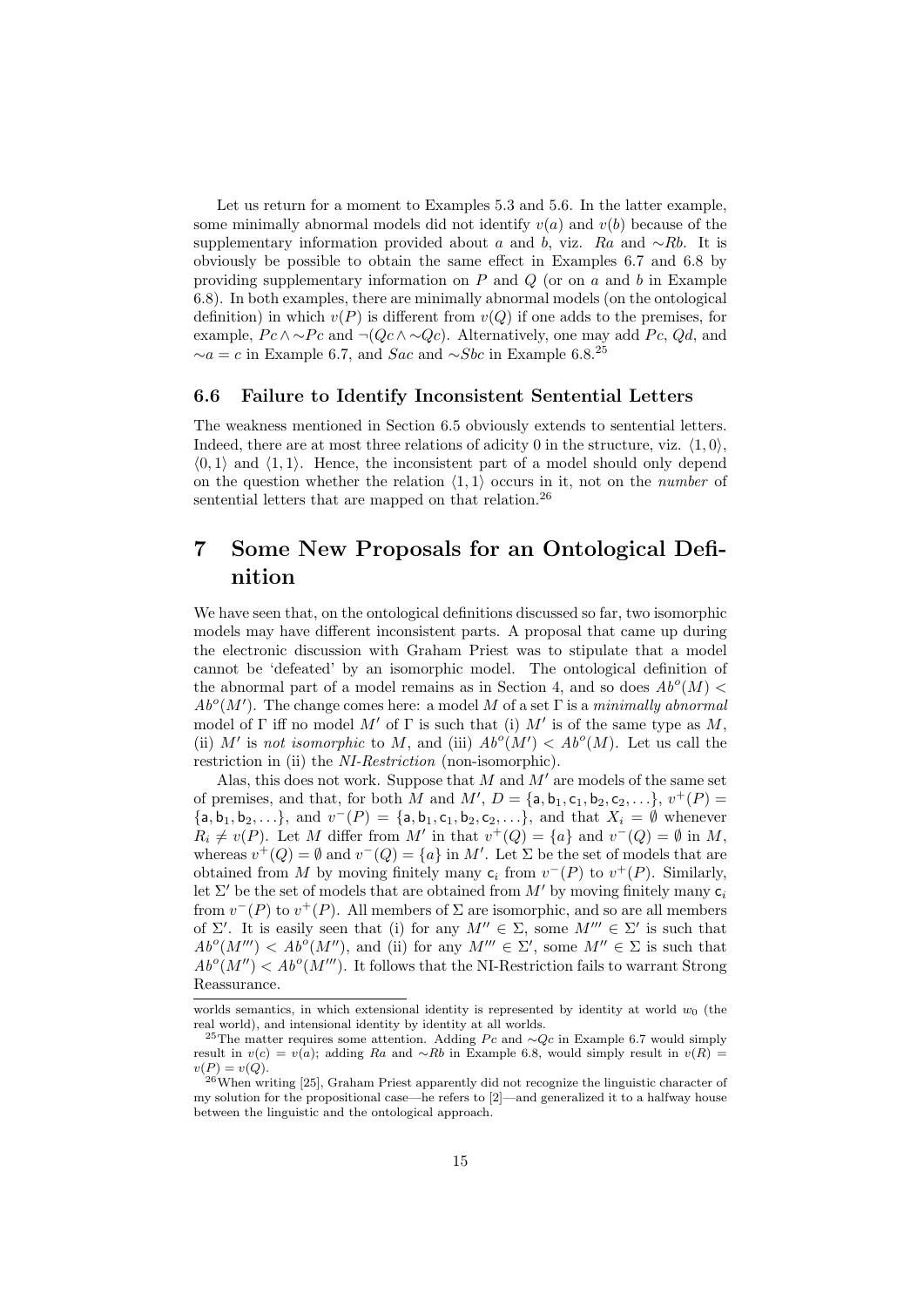In [7], I presented a crude but effective means to warrant Strong Reassurance. Instead of identifying the adaptive models of a set of premises (in the case of the minimal abnormality strategy) with the minimally abnormal models of the premises, one defines them as follows:

#### AD A LLL-model M of  $\Gamma$  is an AL-model of  $\Gamma$  iff there is no minimally abnormal **LLL**-model M' of  $\Gamma$  such that  $Ab^o(M') < Ab^o(M)$ .

This definition warrants Strong Reassurance by brute force: a model is selected unless some minimally inconsistent model 'defeats' it. Let us call the italicized restriction the AD-Restriction. It warrants that all models of an infinitely descending sequence are adaptive models.

The AD-Restriction solves the problem from Subsections 6.3 and 6.2, and hence also the one from Subsection 6.4. It does not solve the other problems, the most central of which concerns the Classical Recapture (Subsection 6.1).

The former version of this paper contained a definition I had cooked up in an attempt to remove the Domain Restriction (in terms of Section 4: the Same Type Restriction) while still avoiding the effects that the Domain Restriction was intended to avoid. I shall not present the definition here because I now think there are some problems with it. However, the underlying idea might be useful for other people attempting to find an adequate ontological definition. This idea was not only to compare the inconsistent part of models, but also their consistent part. This move seems a natural one: the loss in inconsistency should be matched by a gain in consistency (rather than by a decrease in the domain). Where  $X_i^M$  denotes the inconsistent part of  $R_i$  in  $M$ ,  $C_i^M$  will denote the consistent part of  $R_i$  in M and will be defined as follows: where the adicity of  $R_i$  is  $n, C_i^M = D^n - X_i^M$ .

Recently, Graham Priest told me that, in the galley proofs of [27], he modified his original definition by simply dropping the Domain Restriction. I shall call this the Handbook Definition. This definition warrants the Classical Recapture. Indeed, by dropping the Domain Restriction, only consistent models are minimally abnormal models of a consistent set of premises. At this moment, Graham is convinced that the argument for the Domain Restriction, illustrated in Example 3.1, does not hold water. Writes he: "But if  $[(\forall x)(Px \land \sim Px)]$  is all the information we have, and inconsistencies are to be minimized, perhaps it is correct to infer that there is just one thing." (last footnote to Section 7 of [27]).

And perhaps he is right. There is a clear idea behind selecting the minimally abnormal models in this sense. The results may sound counterintuitive at first sight, but intuitions in such matters are not very reliable.

Of course, four other problems remain. Those from Subsections 6.2, 6.3 and 6.4 are solved by the AD-Restriction. The problem from Subsection 6.5 may be solved as in Section 4, viz. by not requiring that different predicates are interpreted by different relations.

Apparently, then, we have found an unobjectionable ontological definition: Priest's Handbook Definition with two emendations. Unfortunately, we are not home yet. The definition seems technically unobjectionable but, as is shown in the next section, it has very weird properties and seems to lack any sensible application contexts.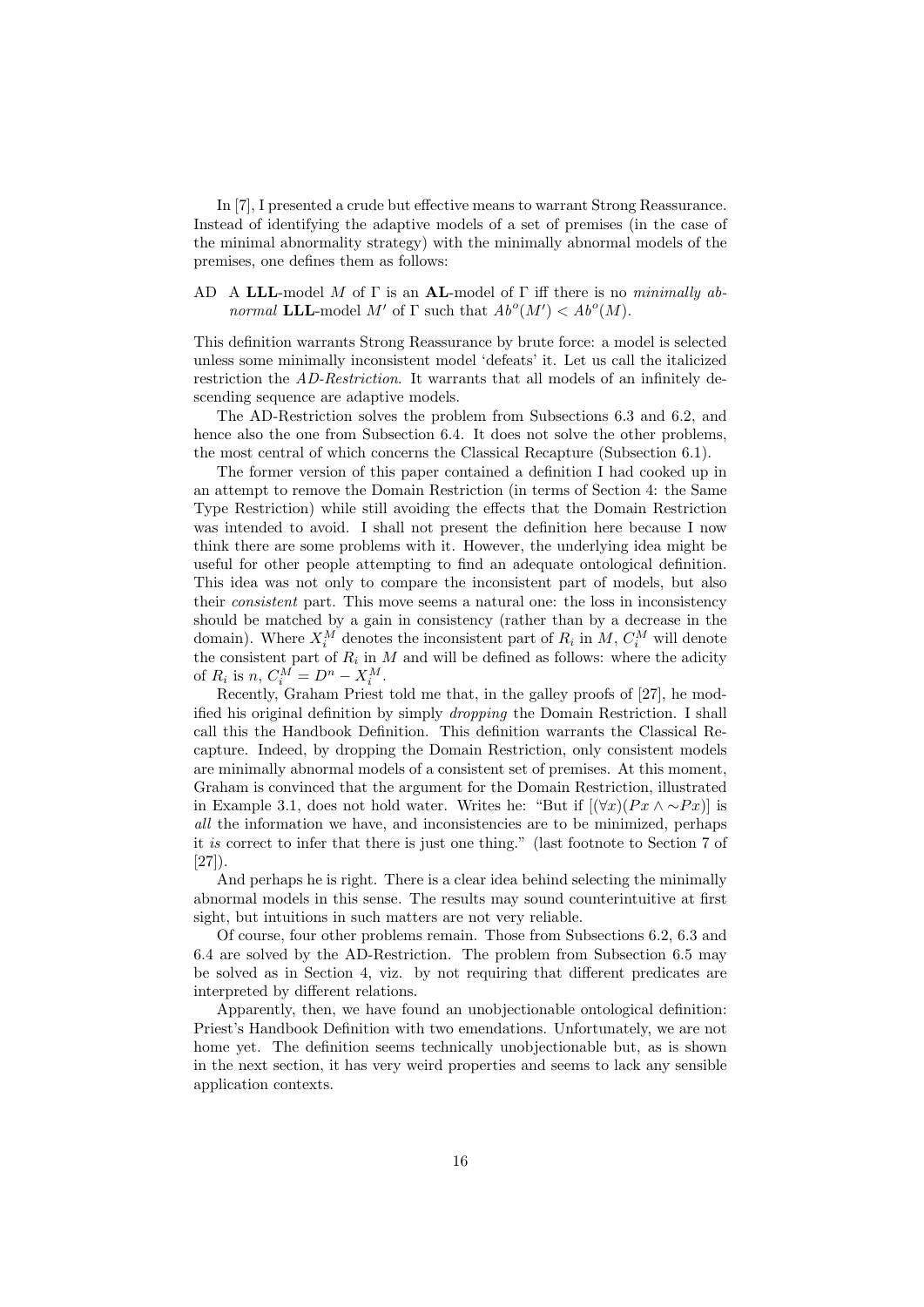# 8 Problems with the Emended Handbook Definition

#### 8.1 Collapsing Predicates

I already quoted from a footnote of [27]: "But if  $[(\forall x)(Px \land \sim Px)]$  is all the information we have, and inconsistencies are to be minimized, perhaps it is correct to infer that there is just one thing." Priest continues, "Note that  $[\{(\forall x)Px \land \sim Px, (\exists x)Qx \land (\exists x) \sim Qx\} \not\models (\exists x)(\forall y)x = y]$ ." and next gives an example of a minimally abnormal model  $M$  of the premises that falsifies  $(\exists x)(\forall y)x = y$ . However, M is only a minimally abnormal model of the premises because Priest *presupposes* that  $P$  and  $Q$  are bound to name different relations. As I showed in Subsection 6.5, this presupposition cannot be justified. So let us see what happens if the presupposition is dropped.

Example 8.1. Premises:  $(\forall x)Px \wedge \sim Px$ ,  $(\exists x)Qx$ ,  $(\exists x) \sim Qx$ . Let M be a model with domain  $\{a, b\}$ , and let  $v(P) = R_1 = \langle \{a, b\}, \{a, b\} \rangle$  and  $v(Q)$  $R_2 = \{\{\mathsf{a}\}, \{\mathsf{b}\}\}\.$  Let all other relations  $R_i$  be such that  $X_i = \emptyset$ . Hence:

$$
Abo(M) = \{ \langle \emptyset, 0 \rangle, \langle \{ \mathsf{a}, \mathsf{b} \}, 1 \rangle, \langle \emptyset, 2 \rangle, \langle \emptyset, 3 \rangle, \ldots \}
$$

This is a least inconsistent model with a two-element domain, and actually the model described in the footnote in [27].

Let M' be a model with domain  $\{a\}$ , and let  $v(P) = v(Q) = R_1 = \langle \{a\}, \{a\} \rangle$ . Let all other relations  $R_i$  be such that  $X_i = \emptyset$ . Hence:

$$
Ab^o(M') = \{ \langle \emptyset, 0 \rangle, \langle \{ \mathsf{a} \}, 1 \rangle, \langle \emptyset, 2 \rangle, \langle \emptyset, 3 \rangle, \ldots \}
$$

As  $Ab^o(M') < Ab^o(M)$ , M is not minimally abnormal. Any model with a nonsingleton domain is similarly 'defeated' by a model with a singleton domain. Hence,

$$
(\exists x)(\forall y)x = y \tag{1}
$$

is still a consequence of the premises. In other words, the 'supplementary information',  $(\exists x)Qx$ ,  $(\exists x)\sim Qx$ , fails to prevent that only singleton models are minimally abnormal.

Of course, Priest might have presented an example in which the supplementary information concerns a predicate of an adicity larger than 1, in which case (1) would not have been a consequence of the premises. This is not much consolation, as I shall show after presenting two further instructive examples.

**Example 8.2.** Premises:  $Pa \wedge \neg Pa$ ,  $Qb \wedge \neg Qb$ ,  $Sa$ ,  $\neg Sb$ . The minimally abnormal structures are those in which  $v(P) = v(Q) = v(S)$  and  $X_P$  is a singleton (viz.  $v(a) = v(b)$ ). So, each of the following are consequences:  $a = b$ ,  $(\forall x)(Px \equiv Qx), (\forall x)(Px \equiv Sx), a = b, \sim Sa, Sb.$ <sup>27</sup>

<sup>&</sup>lt;sup>27</sup>The divergence between the ontological and the linguistic definitions is striking. The classical negation of the last three formulas are consequences of the premises according to the linguistic definition:  $\neg a = b$ ,  $\neg \sim Sa$ ,  $\neg Sh$ .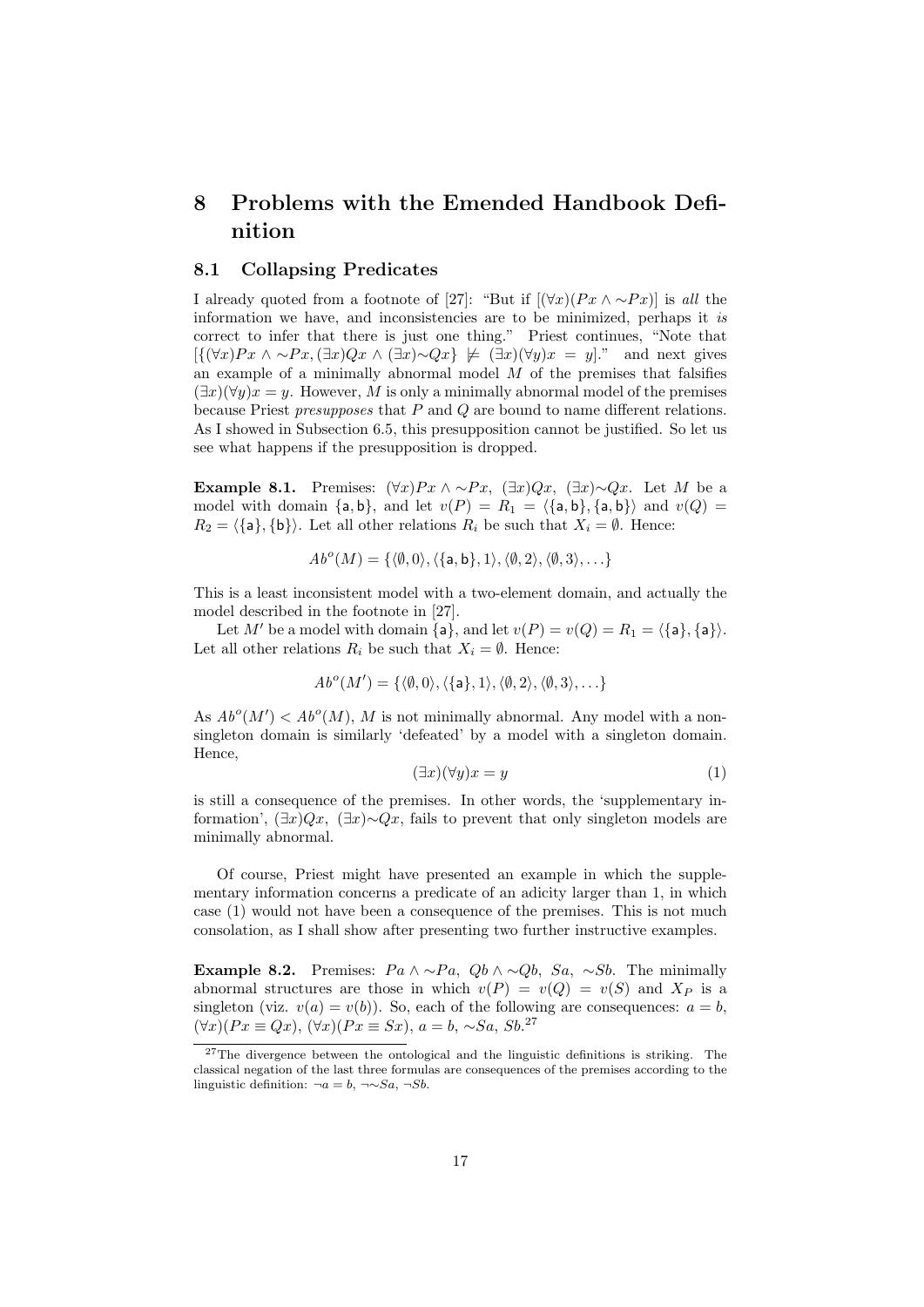Example 8.3. Premises:  $Pa \wedge \neg Pa$ ,  $Qb \wedge \neg Qb$ ,  $Pc \wedge \neg Pc$ ,  $\neg (Qc \wedge \neg Qc)$ . As  $\sim (Qc \wedge \sim Qc)$  is an LP<sup>m</sup>-theorem, its presence has no effect. The minimally abnormal structures are those in which  $v(P) = v(Q)$  and  $X_P$  is a singleton (viz.  $v(a) = v(b) = v(c)$ . Each of the following are consequences:  $a = b, a = c$ ,  $b = c$ ,  $(\forall x)(Px \equiv Qx)$ .

Suppose that you hold the philosophical conviction that all relational properties are parasitic on individual properties. This means that you will populate your structures with relations of adicity 1 only. Let us restrict the domain of discourse to humans to simplify the example. Suppose that you find out that all humans have some inconsistent property  $(\forall x)(Px \land \sim Px)$ ). Of course, humans have many other properties, and these vary widely to make them all distinct: some are women while others are not, some are blue-eyed while others are not, some are friendly while others are not, etc. Still, the Emended Handbook Definition results in the consequence: all humans are identical (there is only one human being) and "to be a women," "to be blue-eyed," "to be friendly," etc. all name the same inconsistent relation (as does  $P$ ). If you cannot imagine worse, go on reading.

Example 8.4. Premises:  $Pa \wedge \neg Pa$ ,  $Qb$ ,  $\neg Qc$ . As there need not be any relation between  $P$  and  $Q$ , nor between  $a, b$  and  $c$ , the sensible conclusion seems to be that  $\sim b = c$ . Alas, this does not follow on the Emended Handbook Definition. Indeed, the premises have a minimally abnormal model  $M$  in which  $v(a) = v(b) = v(c)$ , and  $v(P) = v(Q) = R_1 = \langle \{v(a)\}, \{v(a)\}\rangle$ . Of course, they also have minimally abnormal models in which  $v(b) \neq v(c)$ . Still, ∼b = c it is not a consequence of the premises as M falsifies it.

In general, if, whenever a predicate of adicity n occurs in  $\Gamma$ , some predicate of the same adicity behaves inconsistently on  $\Gamma$ , then one obtains a minimally inconsistent model of  $\Gamma$  by choosing a structure with a one element domain D, by mapping any predicate of adicity n to the relation  $R_i = \langle D^n, D^n \rangle$ , and by making all other relations consistent. The ensuing trouble is either that all minimally abnormal models have a singleton domain, as in Examples 8.1–3, or that some minimally abnormal models have a singleton domain, as in Example 8.4.

#### 8.2 Collapsing Sentential Letters

The trouble from Section 8.1 affects also sentential letters. Here, the dramatic and unpalatable effects are even more clear, as appears from the following standard example.

**Example 8.5.** Premises:  $p, \sim p, q, \sim q \lor r$ . From these r is not derivable because the model in which  $v(p) = v(q) = \langle 1, 1 \rangle$  and  $v(r) = \langle 0, 1 \rangle$  is not more inconsistent than the one in which  $v(p) = \langle 1, 1 \rangle$ , and  $v(q) = v(r) = \langle 1, 0 \rangle$ .

Let me generalize this. If  $\Gamma$  is an inconsistent set of propositional formulas, the relation (of adicity 0)  $\langle 1, 1 \rangle$  occurs in any model of Γ. It follows that, on the Emended Handbook Definition, all paraconsistent models of  $\Gamma$  are minimally abnormal at the propositional level. Hence, on that definition,  $Cn_{\text{AL}}(\Gamma)$  =  $Cn_{\text{LLL}}(\Gamma)$  whenever  $\Gamma$  is inconsistent.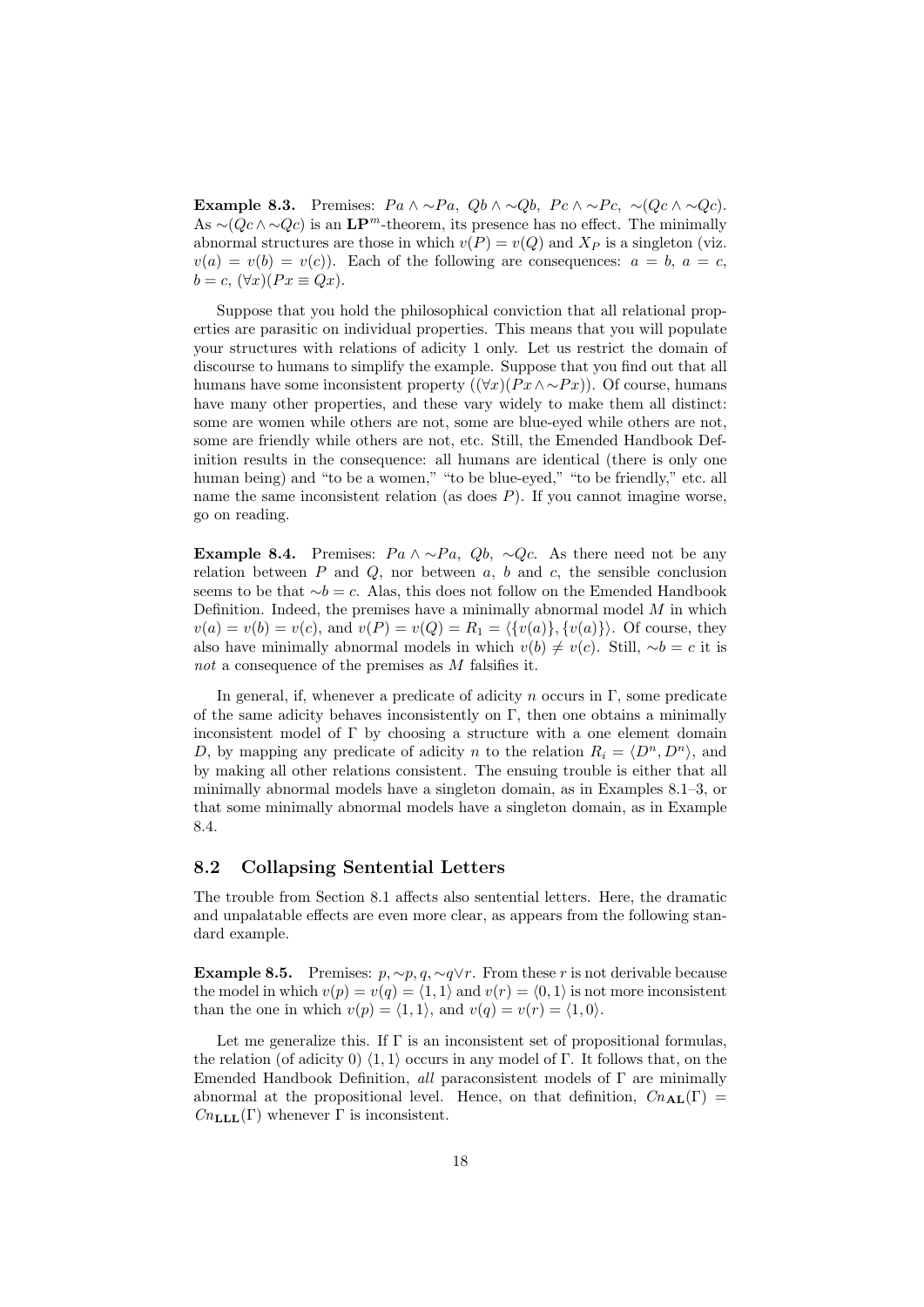#### 8.3 Isomorphic Models and Strong Reassurance

Introducing the AD-Restriction warrants Strong Reassurance (and hence Reassurance). Alas, it also leads to problematic results. Reconsider for a moment the premises of Example 6.5: the formulas (where  $n \in \{2, 3, \ldots\}$ )

$$
(\exists x_1)(\exists x_2)\dots(\exists x_n)((Px_1 \land \sim Px_1) \land \dots \land (Px_n \land \sim Px_n) \land \sim x_1 = x_2 \land \dots \land \sim x_1 = x_n \land \sim x_2 = x_3 \land \dots \land \sim x_2 = x_n \land \dots \land \sim x_{n-1} = x_n)
$$

On the original ontological definition, Γ had only minimally abnormal models in which  $X_P$  is a singleton. On the Emended Handbook Definition, there also are minimally abnormal models in which  $X_P$  is an infinite set. These models are easily identified: the models in which both  $X_P$  and  $D - X_P$  are infinite.

Γ states that infinitely many different objects both have and have not property P. According to the original definition, it follows that some object is different from itself and that precisely one object both has and has not property P. According to the Emended Handbook Definition, it follows that either some object is different from itself and that precisely one object both has and has not property P, or there are infinitely many objects that behave consistently with respect to P. That doesn't look good either.

The AD-Restriction prevents absurd consequences by not ruling out any member of infinitely descending sequences. Thus, part of the adaptive character of the logic is traded in. This is the price of the way out. In the presence of adaptive logics based on the linguistic definition, the price seems too high.

#### 8.4 Problems For Generalizing The Proposal

CLuNs and its fragment LP reduce all inconsistencies to the level of primitive wffs; many other logics do not. Examples are all of Newton da Costa's  $C_i$ logics—see, e.g.,  $[19]$ —and my preferred lower limit logic  $CLuN$ —see, e.g., [5]—which is defined syntactically by full positive CL, including ⊥, together with  $A \vee \sim A$  (equivalently,  $(A \supset \sim A) \supset \sim A$ ).

In such logics, some inconsistencies are isolated in that they do not derive from primitive inconsistencies—in CLuN all inconsistencies are isolated: no inconsistency entails an inconsistency in terms of superformulas, and an inconsistency entails only an inconsistency in terms of subformulas iff the latter are contained in its 'positive part'.<sup>28</sup> The advantage of isolating all inconsistencies is that, as inconsistencies are not spread, more classical consequences are delivered by the inconsistency-adaptive logic.

It is typical for logics that isolate inconsistencies (fully or in part) that negations of (closed and open) formulas are to be introduced as verified directly by the interpretation or assignment. How an ontological approach might be generalized to such logics is unknown today. This is especially serious as there are arguments (see [3], [5], and [8]) for preferring poorer paraconsistent logics as the lower limit logic of inconsistency-adaptive logics.

A different generalization problem concerns other strategies, some of which were mentioned at the end of Section 2. Some of these have serious advantages (over the minimal abnormality strategy) from a proof theoretic point of view

<sup>&</sup>lt;sup>28</sup>Thus  $((p \wedge \sim p) \wedge q) \wedge \sim ((p \wedge \sim p) \wedge q) \vdash_{\text{CLuN}} (p \wedge \sim p)$ . However, one may prove that, if  $(A \wedge \sim A) \vdash_{\text{CLuN}} (B \wedge \sim B)$ , then  $A \vdash_{\text{CLuN}} (B \wedge \sim B)$ .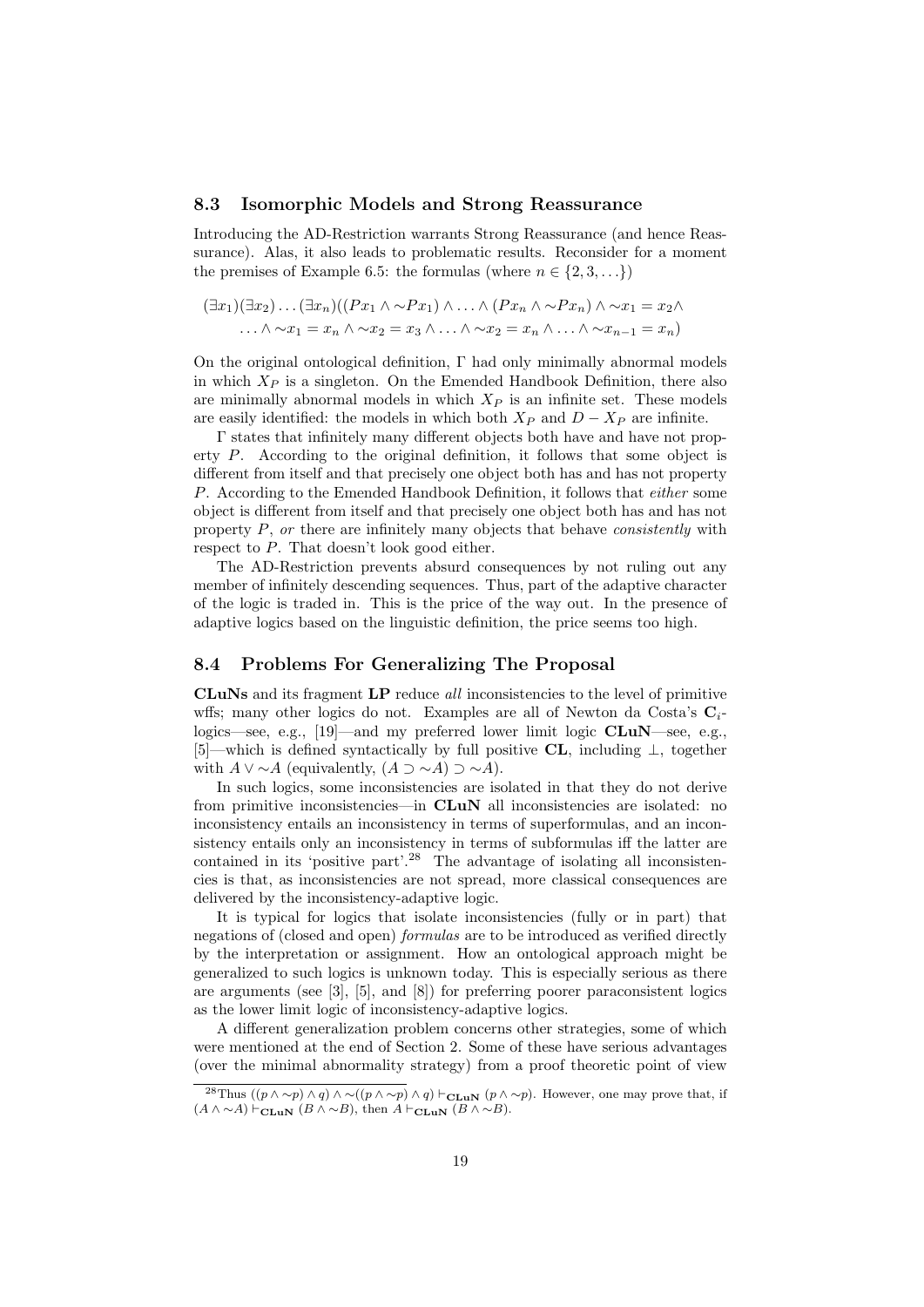(see  $[5, \S7]$ ), or are suitable in specific contexts—see, for example, [11]. What becomes of such strategies on the ontological approach is fully unknown. It is even unclear whether the problem is sensible.<sup>29</sup>

# 9 A Provisional Conclusion

A fair rendering of the situation seems the following. Whatever one's attitude with respect to dialetheism—the claim that there are *true* inconsistencies—one will try to interpret an inconsistent theory as consistently as possible—see [9]. I compared the linguistic and the ontological approach from a semantic point of view, concentrating on the minimal abnormality strategy.

The linguistic definition has not been shown to have problematic aspects or lead to problematic results. This definition also has a number of strong points. First and foremost, it leads to a (dynamic) proof theory (nearly any of the quoted papers deals with it) and to a tableau method (see [13] and [14]). Neither of these is present for logics that rely on the ontological approach. It is even doubtful whether a proof theory or tableau method for the ontological approach are possible. The linguistic definition was shown to be attractive for several adaptive logics that do not reduce all inconsistencies to the level of primitive formulas. It was proved attractive for several adaptive logics that allow for other logical abnormalities than inconsistencies, and for logics that allow for ambiguities in the non-logical constants. It moreover has variants (that rely on the same definition of the abnormal part of a model) that are adequate for strategies different from minimal abnormality. All Rescher–Manor consequence relations (see Section 2) were characterized by an inconsistency-adaptive logic relying on the linguistic definition. The incorporation of 'non-monotonic logics' (see again Section 2) occurred fully in terms of logics relying on the linguistic definition. None of these results is paralleled by the ontological approach.

Especially in view of the problems spelled out in Sections 8.1 and 8.2, one can only conclude that a sound ontological definition is not available. The Emended Handbook Definition is both clear and coherent. However, it is hard to see any application contexts in which the features described in Sections 8.1 and 8.2 would be suitable. Whether an adequate ontological definition is possible is an open question, but the available arguments support a negative answer. Apparently, any sensible approach to minimal abnormality should treat inconsistencies in different propositional letters and in different predicates as different. This seems to support Priest's halfway house, the Handbook Definition, provided it is corrected by imposing the AD-Restriction. If we go that linguistic, however, in counting inconsistent sentences and predicates rather than their extensions, then there seems no possible justification for not counting inconsistent constants rather than their extensions. And if we do so, we obtain the linguistic definition or a variant of it, not a definition that can sensibly be called ontological.

The above questions lead to a deeper one. It is obviously sensible to distinguish between the structure of a model and its interpretation of the language  $\mathcal{L}$ . The central question, however, considers the status of the distinction. One view conceives the distinction as merely technical; models are merely devices to interpret a language 'from within'. This suits the Vienna Circle (primarily Rudolf

<sup>29</sup>The main reason for this is that the ontological definition has never been connected to a proof theory or tableau method.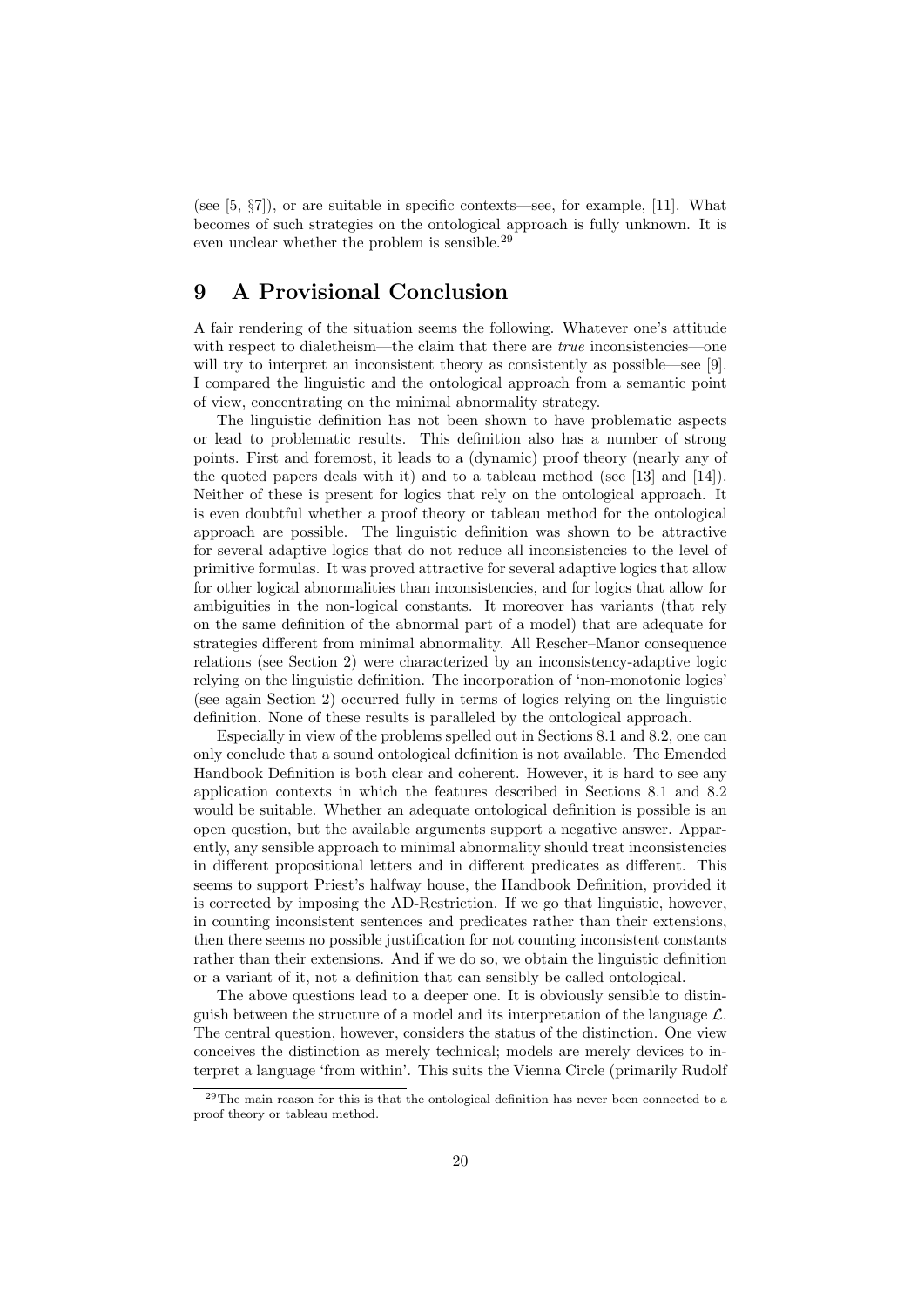Carnap, who did all the hard work): possibilities are merely combinations of linguistic entities (state descriptions). Another view connects the distinction to that between the structure of the world and the realm of language. On this view, we are able to talk about ontology in a way that is not determined by our present best scientific insights.

There is a third possibility. Even the distinction is connected to that between the structure of the world and the realm of language, the former may still be determined by the conceptual schemas that underly our scientific language. Whenever one adapts the conceptual structure in terms of which the world is approached, the structures of the models have to be adapted as well. In other words, those structures (and the results of minimizing abnormality) will not survive a scientific revolution.

It seems to me that this third possibility is the only sensible one. We know that our conceptual schemas do (presumably) not coincide with the world itself, but we have no possibility to conceive the world independently of our present insights. The history of philosophy shows convincingly that an a-historic ontology is beyond human reach. In view of this, presumably any ontological definition of minimal abnormality is ill-directed.

If the inconsistency of theories derives from the fact that linguistic entities refer ambiguously, then only a linguistic definition is sensible. What one wants to minimize are the ambiguous interpretations, not any inconsistencies in the world out there. Interestingly, it is impossible in principle to decide whether an inconsistency derives from the structure of the world or from the ambiguous interpretation (that is, from the fact that our language refers ambiguously). Even the logic we use cannot discriminate between the two possibilities. This is easily seen by comparing the semantics from Section 4 with the one from the Appendix. Both semantic systems characterize the same logic, viz. CLuNs as well as  $\mathbf{LP}^{.30}$ 

### Appendix: Inconsistent Interpretations

The semantics from Section 4 presupposes that the non-logical constants of the language unambiguously refer to objects and 'relations' in the world, and hence that all inconsistencies derive from the world itself. This presupposition is obviously wrong for inconsistencies that can be removed. In this appendix, I devise a semantics for **CLuNs**, and hence for **LP**, in which inconsistencies are caused by the interpretation of linguistic entities, leaving it to the reader to spell out the mixed case.

Let a structure be defined as in Section 4, except that all relations are classical:  $X_i = \emptyset$  for all  $i \in I$ . As their anti-extension is a function of their extension, it need not be mentioned separately. Also, there is no need to reserve a relation for the interpretation of identity.

Where  $\alpha \in \mathcal{C}$ ,  $v(\alpha) \subseteq D$ . Where  $\pi \in \mathcal{P}^n$  (a predicate of adicity  $n$ ),  $v(\pi) \subseteq$  $\{R_i \mid i \in I; R_i \text{ has the same alicity as } \pi\}.$ <sup>31</sup> To accommodate the quantifiers, we introduce a set of pseudo-constants  $\mathcal O$  (of at least the same cardinality as

 $30I$  spell the matter out in the Appendix, which also contains a natural variant for the linguistic definition.

<sup>&</sup>lt;sup>31</sup>Whenever  $v(\alpha)$ , respectively  $v(\pi)$  is not a singleton,  $\alpha$ , respectively  $\pi$ , is interpreted ambiguously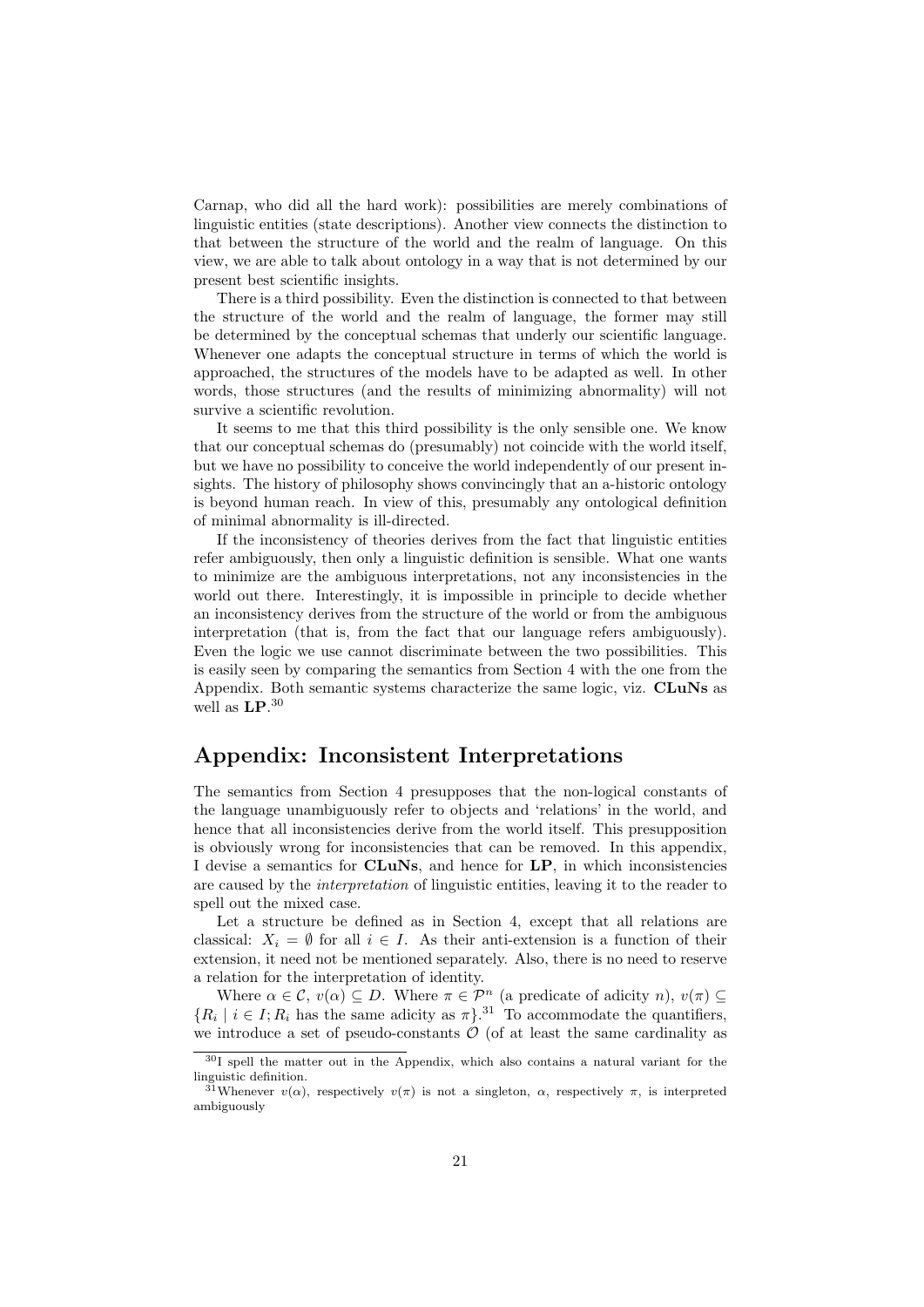the largest domain we want to consider), and stipulate that  $v(\alpha) \subseteq D$  for all  $\alpha \in \mathcal{O}^{32}$  Here is how the valuation function handles primitive formulas:

• if the adicity of  $\pi$  is 0, then

 $-v_M^+(\pi) = 1$  iff  $R_i = 1$  for some  $R_i \in v(\pi)$  $- v_M^-$ (π) = 1 iff  $R_i = 0$  for some  $R_i ∈ v(π)$ 

- if the adicity of  $\pi$  is  $n > 0$ , then
	- $-v_M^+(\pi\alpha^1\ldots\alpha^n)=1$  iff  $\langle a_1,\ldots,a_n\rangle\in R_i$  for some  $R_i\in v(\pi)$ ,  $a_1\in$  $v(\alpha_1), \ldots$ , and  $a_n \in v(\alpha_n)$  $-v_M^-(\pi\alpha^1\ldots\alpha^n) = 1$  iff  $\langle a_1,\ldots,a_n\rangle \notin R_i$  for some  $R_i \in v(\pi)$ ,  $a_1 \in$  $v(\alpha_1), \ldots$ , and  $a_n \in v(\alpha_n)$
- for identity:

$$
- v_M^+(\alpha = \beta) = 1 \text{ iff } v(\alpha) = v(\beta)
$$
  

$$
- v_M^-(\alpha = \beta) = 1 \text{ iff } v(\alpha) \neq v(\beta), \text{ or a } \neq \mathbf{b} \text{ for some } \mathbf{a}, \mathbf{b} \in v(\alpha).
$$

The logical constants are handled as in Section 4, except for the quantifiers. Let  $A^{\beta}_{\alpha}$  be the result of replacing any free occurrence of the individual variable  $\alpha$  by the individual constant or pseudo-constant  $\beta$ .

- $v_M^+((\forall \alpha)A) = 1$  iff  $v_M^+(A_\alpha^\beta) = 1$  for all  $\beta \in \mathcal{C} \cup \mathcal{O}$
- $v_M^-(\forall \alpha)A) = 1$  iff  $v_M^-(A_\alpha^\beta) = 1$  for some  $\beta \in \mathcal{C} \cup \mathcal{O}$
- $v_M^{\dagger}((\exists \alpha)A) = 1$  iff  $v_M^{\dagger}(A_{\alpha}^{\beta}) = 1$  for some  $\beta \in \mathcal{C} \cup \mathcal{O}$
- $v_M^-(\exists \alpha)A) = 1$  iff  $v_M^-(A_\alpha^\beta) = 1$  for all  $\beta \in \mathcal{C} \cup \mathcal{O}$

Let  $\pi$  be a predicate with adicity n. The consistent part of  $\pi$  consists of the *n*-tuples that are  $\pi$  in all respects,  $\bigcap v(\pi)$ , and of the *n*-tuples that are  $\pi$  in no respect,  $D^n - \bigcup v(\pi)$ .<sup>33</sup> The rest of the domain,  $\bigcup v(\pi) - \bigcap v(\pi)$ , contains the inconsistent extension of  $\pi$ <sup>34</sup>

The linguistic definition distinguishes three sources of inconsistencies. (i) A linguistic entity may be interpreted abnormally.<sup>35</sup> (ii) The (normal or abnormal) interpretation of a constant may overlap with an  $n$ -tuple that belongs to the abnormal interpretation of a predicate with adicity  $n > 0.36$  (iii) The abnormal interpretation of a constant or pseudo-constant may cause it to relate inconsistently to the normal interpretation of a predicate.<sup>37</sup>

<sup>32</sup>The pseudo-constants name the values of the individual variables.

<sup>&</sup>lt;sup>33</sup>Remember that, where  $\pi$  is a predicate with adicity n,  $v(\pi)$  is a set of sets of n-tuples.

<sup>34</sup>There are two relations with adicity 0, viz. 0 and 1. A set of such relations is consistent if  $\bigcup v(\pi) - \bigcap v(\pi)$  is Ø and inconsistent if it is  $\{0, 1\}.$ 

<sup>&</sup>lt;sup>35</sup>If  $A \in \mathcal{S}$  and  $v(A)$  is not a singleton, then  $v_M(A \wedge \sim A) = 1$ . If  $v(\alpha)$  is not a singleton then  $v_M(\alpha = \alpha \wedge \alpha \alpha = \alpha) = 1$  if  $\alpha \in \mathcal{C}$ , and  $v_M((\exists x)(x = x \wedge \alpha \alpha = x)) = 1$  if  $\alpha \in \mathcal{O}$ . Where the adicity of  $\pi$  is  $n > 0$ ,  $v_M((\exists \alpha_1) \dots (\exists \alpha_n)(\pi \alpha_1 \dots \alpha_n \wedge \neg \pi \alpha_1 \dots \alpha_n)) = 1$  whenever  $v(\pi)$ is not a singleton.

<sup>&</sup>lt;sup>36</sup>Example: if P has adicity 2,  $v(a) = a$ ,  $v(P) = \{R_1, R_2\}$ , and  $\langle a, b \rangle \in R_1 - R_2$ , then  $v_M(Pa \wedge \neg Pa) = 1.$ 

<sup>&</sup>lt;sup>37</sup>Let  $v(P) = R_1$  have adicity 1,  $v(\alpha) = \{a, b\}$ ,  $a \in R_1$  and  $b \notin R_1$ . If  $\alpha \in \mathcal{C}$ , then  $v_M(P\alpha \wedge \neg P\alpha) = 1$ ; if  $\alpha \in \mathcal{O}$ , then  $v_M((\exists x)Px \wedge \neg Px) = 1$ .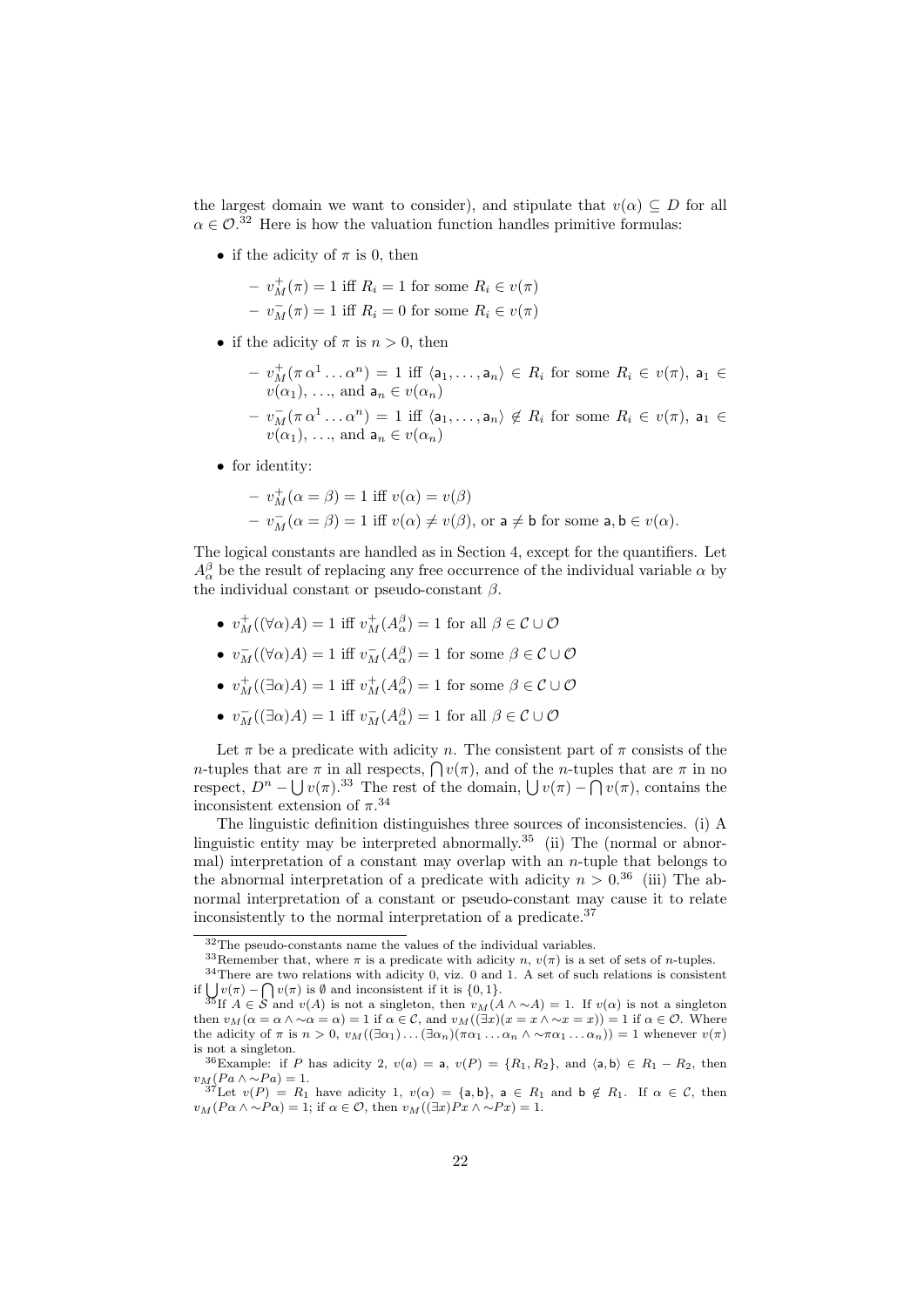The present models suggest an alternative linguistic definition: the abnormal part of a model is the set of linguistic entities that have an abnormal interpretation. This is clear and sensible, appears directly applicable,<sup>38</sup> and does not seem to lead to any computational problems.<sup>39</sup>

The closest approximation to an 'ontological' definition defines the abnormal part of a model as the set of abnormal interpretations (the non-singleton sets in the domain of the interpretation function). This definition clearly does not coincide with any of the ontological definitions from previous sections. Although the definition is clear in itself, it is affected by the problems from Sections 8.1 and 8.2, and moreover requires that one combines it, in an ad hoc manner, with the AD-Restriction.<sup>40</sup>

### References

- [1] Diderik Batens. Dynamic dialectical logics as a tool to deal with and partly eliminate unexpected inconsistencies. In J. Hintikka and F. Vandamme, editors, The Logic of Discovery and the Logic of Discourse, pages 263–271. Plenum Press, New York, 1985.
- [2] Diderik Batens. Dialectical dynamics within formal logics. Logique et Analyse, 114:161–173, 1986.
- [3] Diderik Batens. Dynamic dialectical logics. In Graham Priest, Richard Routley, and Jean Norman, editors, Paraconsistent Logic. Essays on the Inconsistent, pages 187–217. Philosophia Verlag, München, 1989.
- [4] Diderik Batens. Inconsistency-adaptive logics and the foundation of nonmonotonic logics. Logique et Analyse, 145:57–94, 1994. Appeared 1996.
- [5] Diderik Batens. Inconsistency-adaptive logics. In Orlowska [23], pages 445–472.
- [6] Diderik Batens. Zero logic adding up to classical logic. Logical Studies, 2:15, 1999. (Electronic Journal: http://www.logic.ru/LogStud/02/LS2.html).
- [7] Diderik Batens. Minimally abnormal models in some adaptive logics. Synthese, 125:5–18, 2000.
- [8] Diderik Batens. Rich inconsistency-adaptive logics. The clash between heuristic efficiency and realistic reconstruction. In François Beets and Éric Gillet, editors, Logique en perspecitive. Mélanges offerts à Paul Gochet, pages 513–543. Editions OUSIA, Brussels, 2000. ´
- [9] Diderik Batens. A survey of inconsistency-adaptive logics. In Batens et al. [15], pages 49–73.

<sup>38</sup>At the propositional level, it coincides with the aforementioned linguistic definition.

<sup>&</sup>lt;sup>39</sup>In CLuNs, for example, it is easily expressed that  $Pa \wedge \sim Pa$  is equivalent to: either a behaves abnormally and  $\overline{P}$  normally, or  $\overline{a}$  behaves normally and  $\overline{P}$  abnormally, or both  $\overline{a}$  and P behave abnormally.

 $40$ Most unpublished papers in the reference section (and many others) are available from the internet address http://logica.rug.ac.be/centrum/writings/index.html.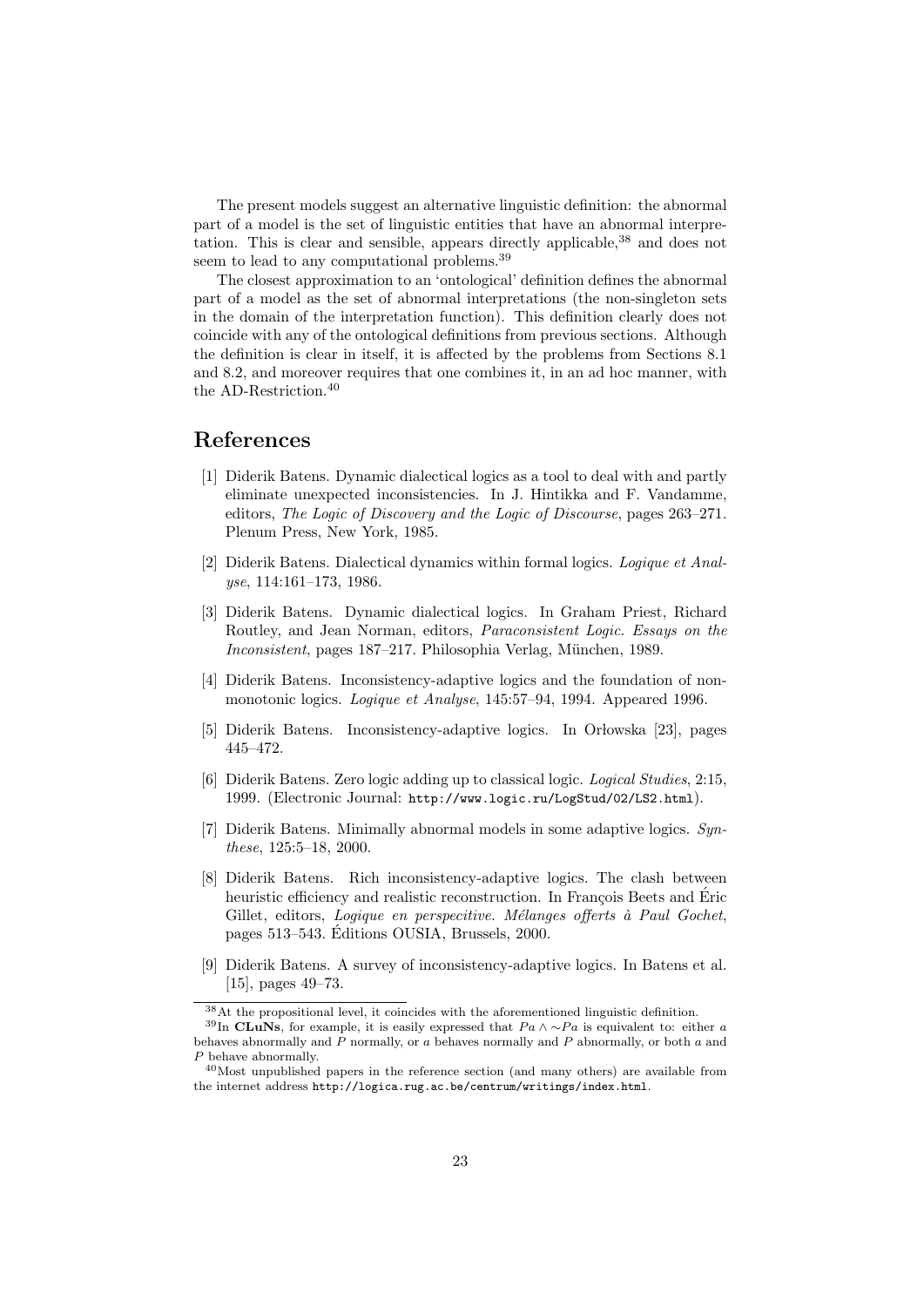- [10] Diderik Batens. On some remarkable relations between paraconsistent logics, modal logics, and ambiguity logics. In Walter Carnielli, Marcelo Coniglio, and Itala D'Ottaviano, editors, Paraconsistency: the Logical Way to the Inconsistent. Marcel Dekker, 2001. to appear.
- [11] Diderik Batens. Towards the unification of inconsistency handling mechanisms. Logic and Logical Philosophy, in print.
- [12] Diderik Batens and Joke Meheus. The adaptive logic of compatibility. Studia Logica, 66:327–348, 2000.
- [13] Diderik Batens and Joke Meheus. A tableau method for inconsistencyadaptive logics. In Roy Dyckhoff, editor, Automated Reasoning with Analytic Tableaux and Related Methods, Lecture Notes in Artificial Intelligence Vol. 1847, pages 127–142. Springer, 2000.
- [14] Diderik Batens and Joke Meheus. Shortcuts and dynamic marking in the tableau method for adaptive logics. Studia Logica, in print.
- [15] Diderik Batens, Chris Mortensen, Graham Priest, and Jean Paul Van Bendegem, editors. Frontiers of Paraconsistent Logic. Research Studies Press, Baldock, UK, 2000.
- [16] Salem Benferhat, Didier Dubois, and Henri Prade. Some syntactic approaches to the handling of inconsistent knowledge bases: A comparative study. Part 1: The flat case. Studia Logica, 58:17–45, 1997.
- [17] Salem Benferhat, Didier Dubois, and Henri Prade. Some syntactic approaches to the handling of inconsistent knowledge bases: A comparative study. Part 2: The prioritized case. In Orlowska [23], pages 473–511.
- [18] George S. Boolos and Richard J. Jeffrey. Computability and Logic. Cambridge University Press, 1989. (Third edition).
- [19] Newton C.A. da Costa. On the theory of inconsistent formal systems. Notre Dame Journal of Formal Logic, 15:497–510, 1974.
- [20] Kristof De Clercq. Two new strategies for inconsistency-adaptive logics. Logic and Logical Philosophy, in print.
- [21] Sarit Kraus, Daniel Lehman, and Menachem Magidor. Nonmonotonic reasoning, preferential models and cumulative logics. Artificial Intelligence, 44:167–207, 1990.
- [22] Joke Meheus. An extremely rich paraconsistent logic and the adaptive logic based on it. In Batens et al. [15], pages 189–201.
- [23] Ewa Orlowska, editor. Logic at Work. Essays Dedicated to the Memory of Helena Rasiowa. Physica Verlag (Springer), Heidelberg, New York, 1999.
- [24] Graham Priest. In Contradiction. A Study of the Transconsistent. Nijhoff, Dordrecht, 1987.
- [25] Graham Priest. Minimally inconsistent LP. Studia Logica, 50:321–331, 1991.